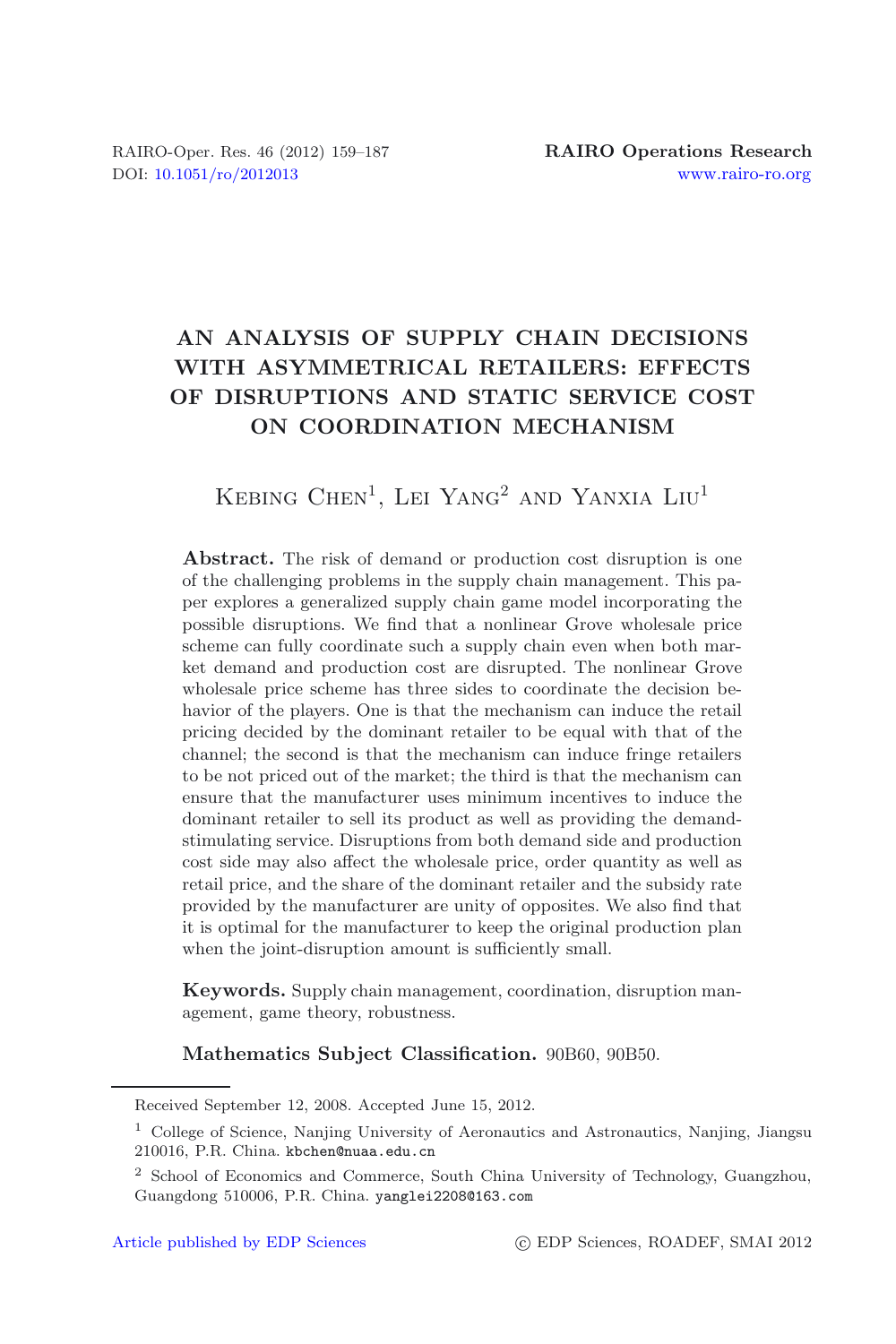## 1. INTRODUCTION

The risk of demand disruption is one of the challenging problems in operations management. It has been well recognized that the customers' demand is possibly affected by a number of factors such as the selling price, the demand-stimulating service, and others. Generally, a supply chain is coordinated when the players, acting rationally, make the decisions that are optimal for the whole supply chain. Some coordination mechanisms, such as revenue-sharing scheme and quantity discount scheme can be used to regulate the relationship among the supply chain's members. Very often, schemes are designed for the static environment such as a known market demand, or a distribution function in the stochastic environment. These schemes can be defined as static coordination mechanism. After the production plan have been agreed, the marketing environment can often be disrupted by unexpected haphazard events, which may result in the change of the demand or production cost to certain extent. For example, the outbreak of earthquake can cause a large sudden demand for tent; the epidemic of mad cow disease can affect a large degree of the demand for the beef consumption. There are other kinds of emergency that have made great tragedy on human beings such as the power blackouts in August 2003 in North America and tsunami natural disasters on Indian Ocean in 2005.

The probability of all these unexpected events' occurring is very small, however, the consequence is very serious. As reported in [\[26](#page-27-0)], disruptions from accidents in the chemical industry have led to huge economic losses and environmental damages, from the Bhopal and Exxon Valdez disasters, to the hundreds of lesser events that continue to occur on a yearly basis. A representative example is the March 2000 fire at the Philips microchip plant in Albuquerque, New Mexico. That plant supplied chips to Ericsson. However, the fire caused by lighting led to the disruption of supply to Ericsson. Since Ericsson was sourcing only from that plant, it could not avoid a production shutdown. As a result, Ericsson suffered \$400 million in lost sales. Additionally, Robert [\[35\]](#page-28-0) reported that the labor strike at two General Motors parts plants in 1998 led to the shutdowns of 26 assembly plants and ultimately prevented the company from building over 500 000 vehicles and led to a \$809 million quarterly loss. Therefore, the disruptions of environment would lead to huge loss for the whole system.

Additionally, companies such as Ericsson, Hershey, Apple, Wal-Mart, and a host of other major companies who rely on timely delivery of products and services to meet customer needs have incurred major losses due to supply chain disruptions. Moreover, small scale disruptions occur much more frequently, while the disruptions have made companies aware of the need for active disruption management.

In our paper, we consider coordination of a supply chain consisting of one manufacturer, one dominant retailer and multiple fringe retailers after possible disruptions. In practical operations within a supply chain, there often is a dominant retailer in the retail channel, which can be described as the well-known dominant retailer model (see [\[34,](#page-28-1)[37\]](#page-28-2)). For example, Wal-Mart's sale volume accounted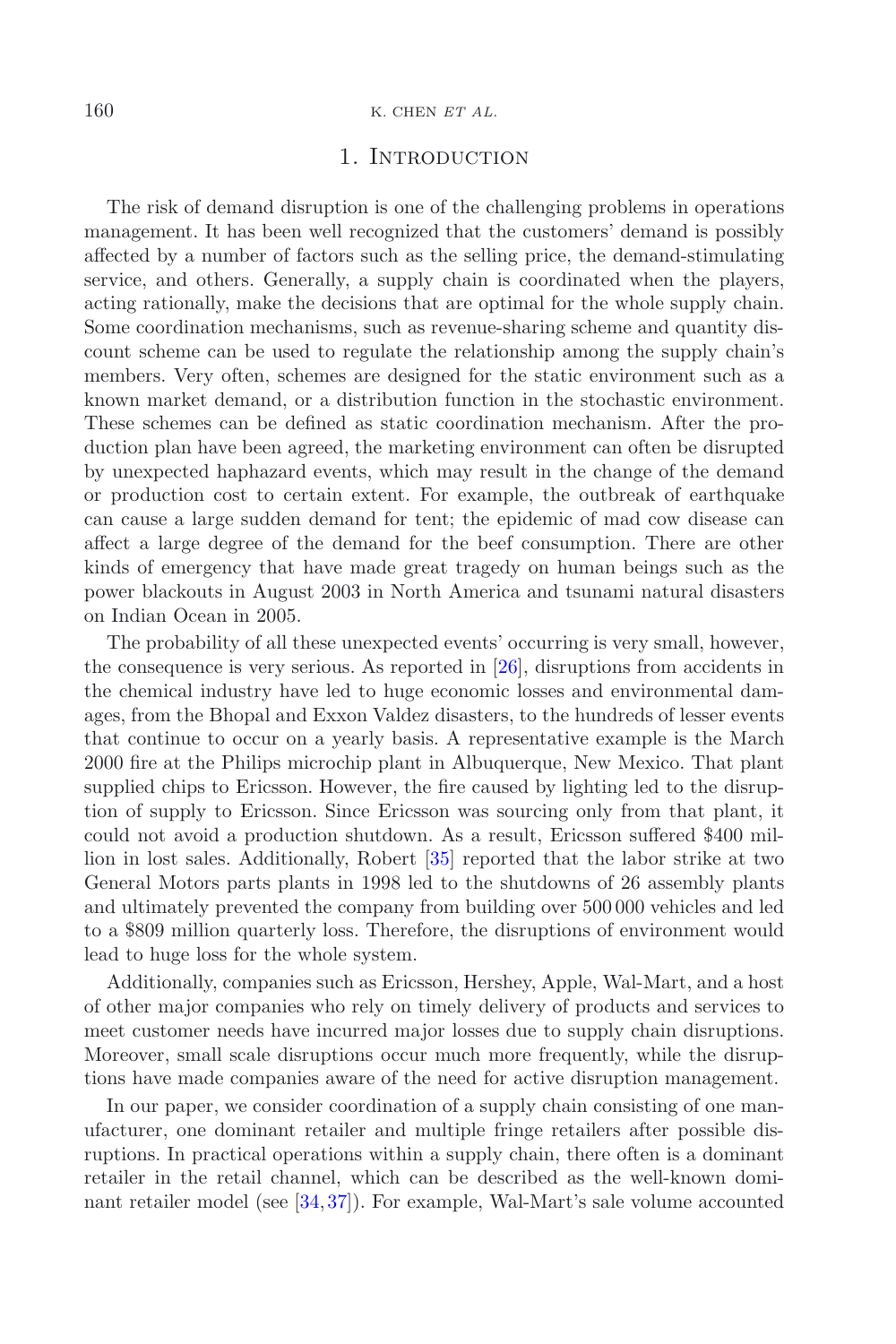for 39% of Tandy's in 2002. While, with its \$285 billion sales in 2004, Wal-Mart dwarfed any other competitors and became one of the largest companies in the world [\[31\]](#page-28-3). In such a retail channel, the dominant retailer often is a price leader and a main or largest distributor of its supplier. Other fringe retailers can be regarded as the price followers, and the market demand share of each fringe retailer is very small [\[44](#page-28-4)]. Additionally, we assume that only the dominant retailer can provide the advertising service to promote sales in such a retail channel. In general, the selling price has a well-understood impact on the customer's purchase decision, and the demand-stimulating service factor may be more complicated. We will investigate how the demand-stimulating service affects the decision of the dominant retailer and how to design the coordination mechanism by addition of the demand-stimulating service even if both the demand and the production cost are disrupted.

Differed from game model in the normal operation (*i.e.*, without disruption), the sudden change of demand or production cost will cause certain deviation costs in the irregular operation (*i.e.*, with disruption). That is, the deviation penalty is incorporated into the utility functions of each player or the channel decision-maker in the irregular operation, *e.g.*, see [\[7,](#page-27-1) [45\]](#page-28-5). For the multiple competing retailers, we regard that the fringe retailers are identical and the changed amount of the demand is common knowledge to all players in order to simplify the analysis. In our coordination mechanism, we assume that deviation costs are shared by both the manufacturer and dominant retailer. For the irregular operation, when the demand suddenly increases, the manufacturer should produce more products ordered by the retailers, which can result in extra deviation charge; additionally, when the demand decreases suddenly, the manufacturer may cost extra to handle the redundant production.

This paper mainly studies how to coordinate the supply chain with a dominant retailer when both the demand and the production cost are disrupted. To adopt optimal decisions to deal with disruptions from the channel's perspective would give distinctive advantages and coordination direction to decision-makers in the decentralized channel. For the case of competing retailers, most literatures assume that the retailers are symmetrical, and study the corresponding pricing decision and coordination mechanism. Few literatures consider the coordination mechanism for asymmetrical retailers. The main contribution of this paper lies in the following three sides.

- (1) The coordination mechanism is designed for the supply chain with the asymmetrical competing retailers.
- (2) The coordination mechanism induces the retail pricing of dominant retailer to be equal with that of the channel, simultaneously, ensures that fringe retailers are not priced out of the market. The mechanism ensures that the manufacturer uses minimum incentives to induce the dominant retailer to sell its product as well as providing the demand-stimulating service.
- (3) The optimal wholesale price for the dominant retailer is decreasing with the disrupted demand, but increasing with the disrupted production cost.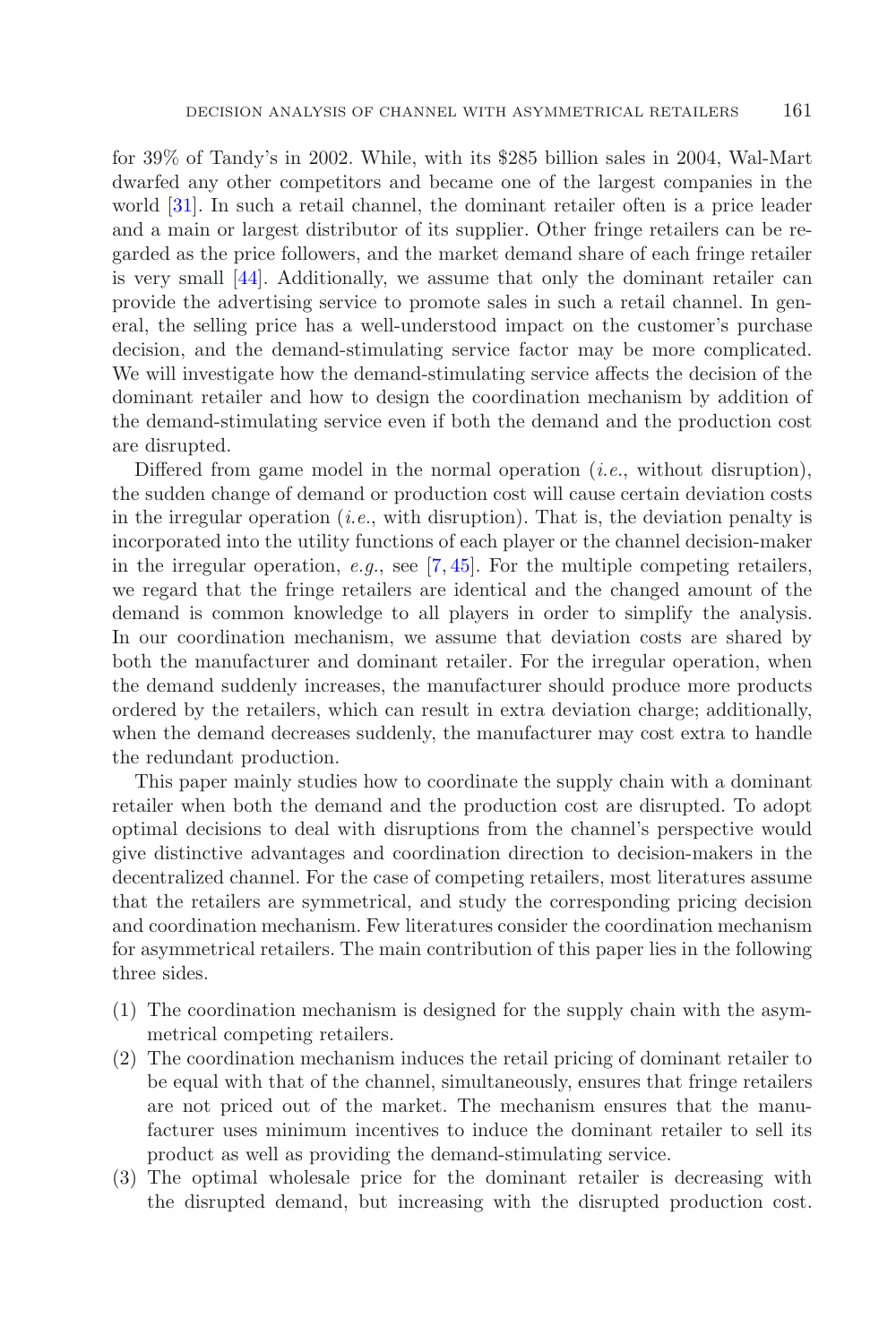The wholesale price for each fringe retailer is independent of disrupted production cost. Additionally, the share of dominant retailer and the subsidy rate provided by the manufacturer are unity of opposites.

The remainder of this paper is organized as follows. Section 2 presents the related literature, and the basic model and centralized decision under the normal operation are investigated in Section 3. Section 4 considers coordination mechanism for normal operation with a Grove wholesale price scheme. Section 5 studies the corresponding scheme for the irregular operation. These analytical results are illustrated by numerical examples in Section 6. Finally, in Section 7, we summarize the results and point out possible directions for the future research.

## 2. Literature review

This study is related to the intersection of coordination mechanism and disruption management in a supply chain compatible with multiple retailers and stimulating service. As we all know, the optimal supply chain profit is usually not achieved due to double marginalization in the decentralized decisions. Double marginalization usually results in the optimal order quantity for the buyer being lower than the optimal order quantity in a coordinated profit-maximizing supply chain. It occurs when the manufacturer marks up product to a wholesale price above manufacturing cost thereby reducing the potential retail margin.

Designing coordination scheme has been an important issue aimed at reconciling conflicts and achieves a better coordination among players. The excellent introduction and summaries on coordination management can be found in [\[5\]](#page-27-2), however, it does not consider pricing decisions under the demand-stimulating service. In [\[30\]](#page-28-6), it assumes that there is a duopoly facing no demand uncertainty and investigates a symmetric Nash Bargaining model, and it shows that Nash Bargaining can lead to higher supply chains profits than a vertically integrated chain. In [\[50\]](#page-28-7), it develops a game model to synchronize different processing times through strategic placement of safety stocks at each player's premise, and finds that a revenue sharing contract can be used to coordinate the decentralized channel with the uncertain demand. In [\[19](#page-27-3)], it proposes charging the worse performing supplier a penalty and shows that such a mechanism is able to coordinate the assembly system with uncertain component yields and demand. In [\[11\]](#page-27-4), it is assumed that a decentralized supply chain is consisting of a manufacturer and a retailer where the retailer simultaneously determines the retail price and order quantity, and it shows that the type of easy-to-implement agreement can achieve perfect supply chain coordination. Additionally, a buyback contract is an arrangement whereby the manufacturer agrees to provide the retailer credit for unsold product, see [\[13](#page-27-5)]. Similar literatures on coordination mechanisms can be also found in  $[1, 27, 42]$  $[1, 27, 42]$  $[1, 27, 42]$  $[1, 27, 42]$  $[1, 27, 42]$ , etc.

An important scheme presented in our paper is similar to the nonlinear wholesale price scheme studied in [\[6\]](#page-27-7), which compares the wholesale price scheme with the revenue-sharing scheme, and finds that the two schemes are equivalent for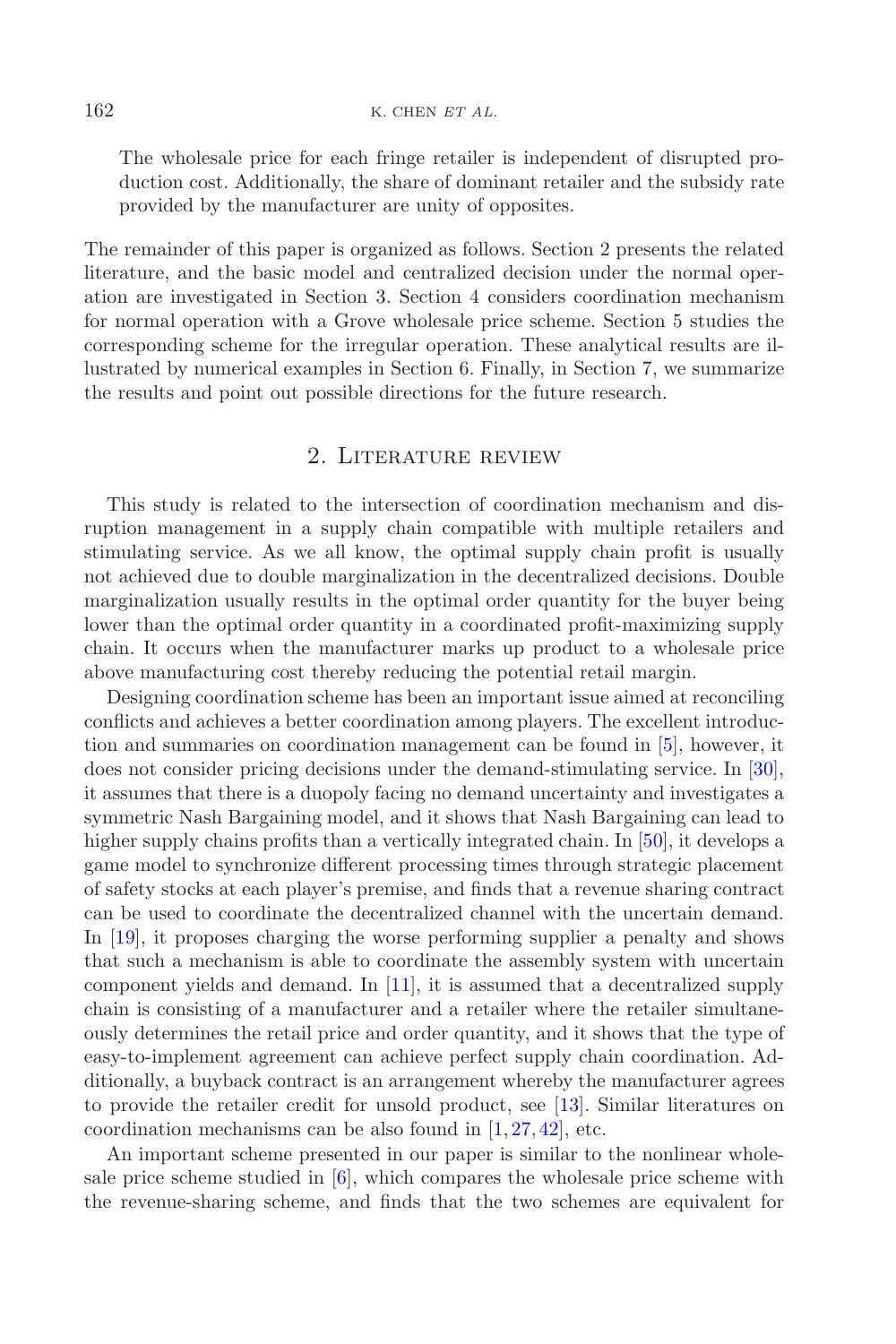the supply chain with a manufacturer and a retailer. In [\[4](#page-26-1)], it explores coordination issues in a supply chain with one wholesaler and multiple independent dispersed retailers and shows that the channel members will improve the channel and distribute the gains of coordination through bargaining. However, it has not provided a specific mechanism to coordinate such a supply chain. Further, a quantity discounts scheme is provided to coordinate the supply chain with multiple independent retailers (see [\[9\]](#page-27-8)), and a nonlinear wholesale pricing scheme is also provided to coordinate the supply chain with symmetrical competing retailers, (see [\[3\]](#page-26-2)). For the multiple competing retailers, however, there are few literatures on the design of coordination mechanism when considering the demand disruption, not to mention the asymmetrical competing retailers. Differing from current literatures, we will investigate how to design a coordination mechanism to coordinate the supply chain with multiple asymmetrical competing retailers when the demand is disrupted, and study how the service cost and the demand disruption affect the coordination mechanism.

In this paper, we develop a single-period game model of supply chain with a dominant retailer to investigate the optimal decisions of the players, where the demand-stimulating service is incorporated into the model. Recent studies have investigated carriers or provider issues and their effects on consumer services and operating strategies. The seller can use some advertising programs to convince customers to purchase their products [\[21](#page-27-9)]. In [\[29](#page-27-10)], it considers the coordination issue in a decentralized supply chain composed of one vendor and one buyer, in which the vendor can offer a single product to the buyer who is faced with service level constraint. For the co op advertising service [\[10](#page-27-11)] investigates the combined effects of the co op advertising mechanism, the return policy and the channel coordination, and shows that the cooperative decision policy is always found to be superior to the non-cooperative decision policy in terms of profit improvement. In [\[36](#page-28-9)], it is assumed that the demand is influenced by both price and advertisement, and it considers vertical coop advertising along with pricing decisions in a supply chain consisting of one manufacturer and one retailer. Comparison results reflect the significant effect the shape of demand-price function may have on optimal values of decision variables and supply chain members' profit. In  $[47]$ , it investigates the channel coordination by seeking optimal co op advertising strategies and equilibrium pricing in a two-member distribution channel, and identifies the feasible solutions to a bargaining problem where the channel members can determine how to divide the extra profits. Other literatures about co op advertisement can be also referred, *e.g.*, in [\[2](#page-26-3), [14](#page-27-12), [20](#page-27-13), [23](#page-27-14)[–25](#page-27-15), [39](#page-28-11), [48](#page-28-12)].

At the same time, our paper mainly investigates the decisions of dominant retailer. The term of 'dominant' implies that a channel player can have the power of controlling or influencing another member's decisions. Current literatures considering the dominant-retailer models often assume that the retailer has stronger bargaining power than that of the manufacturer, and is a Stackelberg leader in the channel, for example, see [\[16,](#page-27-16) [28,](#page-27-17) [40](#page-28-13)], etc. Differing from the current assumption, we assume that the manufacturer is Stackelberg leader in the channel in our paper,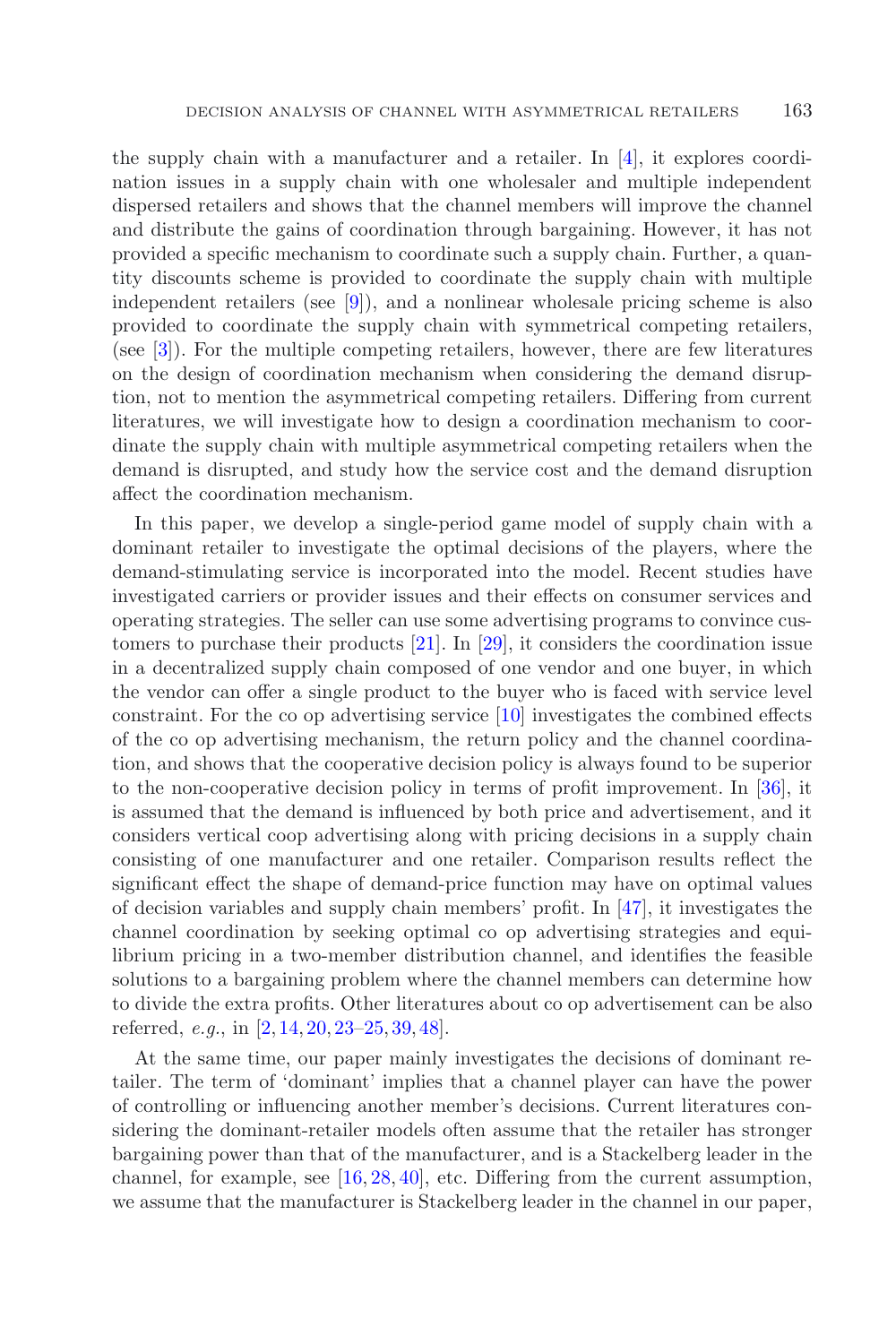while among the multiple competing retailers there is a main or largest retailer of the supplier, this retailer has higher market power. Similar assumption can be found in [\[12](#page-27-18),[33](#page-28-14)[,43\]](#page-28-15). In [\[33\]](#page-28-14), it is assumed that the supply chain is consisting of the supplier and a dominant retailer, and shows that such a supply chain can be coordinated to the benefit of the manufacturer through either quantity discounts or a menu of two-part tariffs. It also sheds light on the role of 'street money' in channel coordination and shows that such a practice can arise from a manufacturer's effort to mete out minimum incentives to engage the dominant retailer in channel coordination. In [\[12\]](#page-27-18), it considers the coordination mechanism of the supply chain consisting of a dominant retailer. However, they do not consider how the service cost and the disrupted production cost affect the coordination mechanism.

Additionally, the disruption management in a supply chain is another aspect closely related to our work. Supply chain disruption management has increasingly attracted attentions. The concept of disruption management was first introduced in [\[15](#page-27-19)]. One main difference between the coordination under disruptions and the coordination under normal environment is that the sudden changes of demands and costs will cause certain deviation costs that do not exist before. For the literatures on the disruption management, the coordination problem of supply chain consisting of one manufacturer and one retailer after demand disruption is considered, see [\[29\]](#page-27-10). Usually, the disruption can result in extra cost. In order to simplify the models, the deviation cost is sometimes assumed to be borne by the manufacturer or shared by both players [\[46\]](#page-28-16) extends the model into the supply chain with two competing retailers who have the options of investment on sales promotion, where the demand is the function of the promotion investment decisions. In [\[49\]](#page-28-17), it studies the impacts of supply disruption on the supply chain system by using simulation approach in which two different distribution function of random variable were used to express the supply disruption. The disruption management can also be found in two-stage production and inventory system, see [\[45](#page-28-5)]. Additionally [\[38\]](#page-28-18) presents a broad range of models for designing supply chains that are resilient to disruptions. Similar literatures can also be found in [\[17](#page-27-20),[22\]](#page-27-21). However, the above literatures do not consider the disruption management for the asymmetrical competing retailers. Differing from the current literatures, therefore, this paper will mainly investigate how to coordinate the supply chain with the asymmetrical competing retailers when both cost and demand are disrupted.

## 3. The basic model

We model a distribution channel consisting of one manufacturer selling its product through one dominant retailer and  $N$  fringe symmetrical retailers, where  $N \geqslant 2$ . The unit production cost of the manufacturer is denoted as c. We assume that the dominant retailer is a price leader and a largest distributor of the manufacturer and only the dominant retailer can provide the demand-stimulating service, which goes beyond what the fringe retailers can do. For example, the dominant retailer can carry on some propagating advertisement to promote the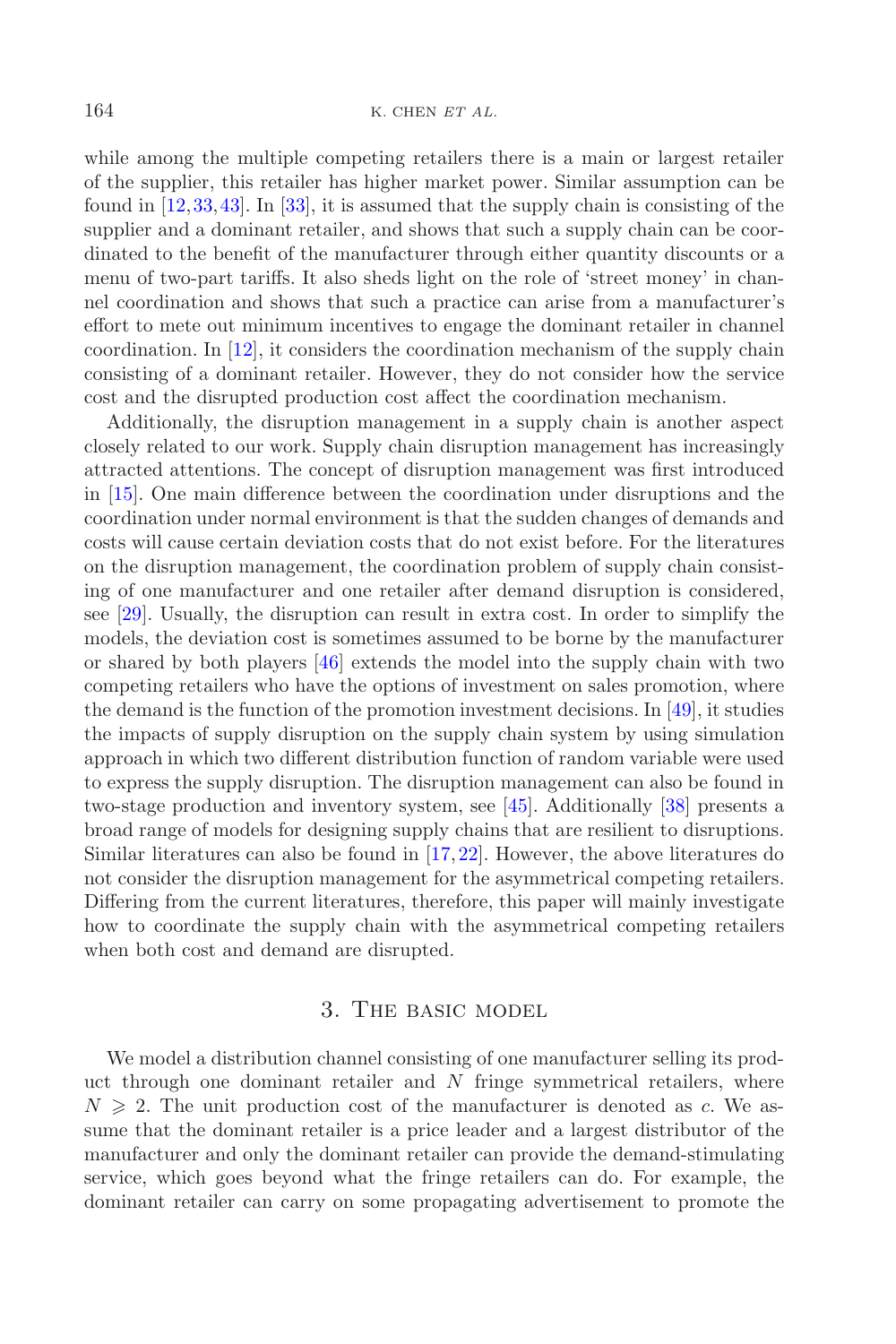product of manufacturer. Let  $s_f$  be the demand-stimulating service given in the demand, and the corresponding cost of providing the demand-stimulating service is denoted as  $f$ . In the selling process, we also assume that the dominant retailer has the decision right of pricing and providing the demand-stimulating service or not. Once the retail price is settled down by the dominant retailer, all fringe retailers regard it as the market retail price, which is generally consistent with the marketing operation described earlier where some small retailers use the pricing book of a large retailer, and similar studies can be found in literatures such as [\[44\]](#page-28-4).

When the dominant retailer provides the demand-stimulating service, we assume that the total market demand can be written as following.

<span id="page-6-0"></span>
$$
q_T = a - bp + s_f. \tag{3.1}
$$

In the above demand function, a is the market scale, and  $a > 0$ , b is denoted as the price sensitive coefficient, and  $p$  is the retail price, which is decided by the dominant retailer. Similar assumption on the demand can be found in [\[33,](#page-28-14) [42\]](#page-28-8). Here, we assume  $a+s_f > bc$  to ensure that the order quantity is nonnegative. The total demand  $(q_T)$  for the manufacturer's product depends on the price charged by the dominant retailer. The dominant retailer should pay service investment cost, denoted as f, which will yield  $s_f$ -unit demand. From equation [\(3.1\)](#page-6-0), this demand function implies that the demand is decreasing with retail price but increasing with a fixed value by the service investment. Similar to [\[33](#page-28-14)], both  $s_f$  and f are assumed to be static parameters. Additionally, we assume that the total market demand in the final market without providing the service is denoted as  $q_{T,n}$ .

In the retail channel, we assume that the share of the market demand for the dominant retailer is denoted as  $\gamma$ , and then the market demand for the dominant retailer can be denoted as  $q_d = \gamma q_T$ , and that for each fringe symmetrical retailer can be denoted as  $q_r = (1 - \gamma)q_T/N$ . That is, the demand-stimulating service provided by the dominant retailer can also be beneficial to the each fringe retailer. In order to simplify the analysis, we assume that the reservation utilities of the retailers are all zero. That is, each retailer including the dominant retailer will like to participate as long as they can gain a nonnegative profit.

First, we first study the centralized decision in which a central planner makes all decisions to maximize the expected channel profit to provide a benchmark for the normal operation. The profit of centralized supply chain should be  $\pi_T =$  $q_T(p-c) - f$ . Solving the first-order condition of  $\pi_T$  for p, we can derive the optimal retail price of channel, which can be denoted as  $p^* = (a + s_f + bc)/(2b)$ . Obviously, the retail price increases with respect to the market scale and the unit production cost. Inserting the optimal retail price into [\(3.1\)](#page-6-0) can yield the optimal production quantity *i.e.*,  $q_T^* = (a + s_f - bc)/2$  for the manufacturer, and then we can obtain the corresponding optimal profit of whole supply chain, which can be denoted as  $\pi_T^* = (a + s_f - bc)^2 / (4b) - f$ .

The retail price or the order quantity of centralized channel gives the evaluation criterion for the coordination mechanism when the supply chain is under the decentralized operation. In order to ensure the dominant retailer to provide the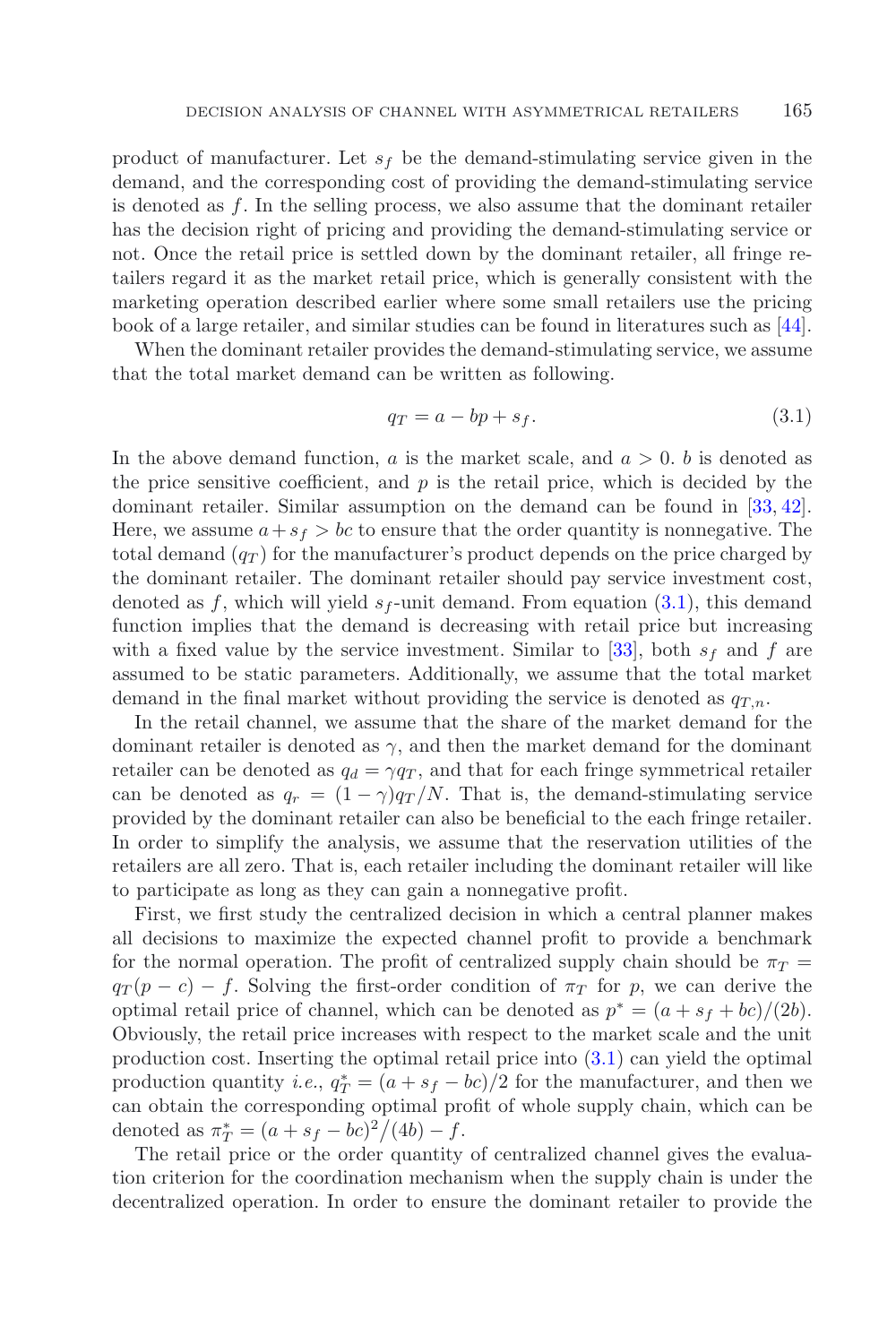corresponding demand-stimulating service, we should make the following assumptions.

### **Assumption 3.1.**

- (i) *The fixed cost of providing demand-stimulating service should satisfy the condition as*  $f \n\leq f_0$ , *where*  $f_0 = \gamma s_f [s_f + 2(a - bc)]/(4b);$
- (ii) *The dominant retailer's market share should satisfy the inequality as*  $1 > \gamma \geq$  $1/(N+1)$ .

Part (i) ensures that the inequality, *i.e.*,  $\gamma q_T^*(p^* - c) - f \ge \max \gamma (a - bp)(p - c)$ , can be satisfied. It means that the profit of dominant retailer is so large that the dominant retailer would like to provide the demand-stimulating service, and the profit-driven manufacturer can also have motivation to induce such service even when the supply chain is in the decentralized operation. For Part (ii), we can give the following explanation. Since we assume that the dominant retailer is the largest distributor of the manufacturer, and the share of dominant retailer should be larger than the average market share of each retailer. That is, the value of  $\gamma$  indicates the absolute market power for the dominant retailer, who behaves as a monopolist in setting its price and in deciding whether to provide the demand-stimulating service investment (see [\[33](#page-28-14)]). Such a supply chain can be coordinated by different schemes. In the following, we will investigate how to realize the channel coordination by the nonlinear Grove wholesale price scheme for the normal operation as well as the irregular operation when the demand is disrupted.

## 4. Coordination mechanism for normal operation

<span id="page-7-0"></span>The decentralized supply chain will be coordinated if the dominant retailer exactly sets the retail price equaling to the value obtained in centralized system and provides the desired service. In order to achieve the supply chain coordination, the manufacturer can also use a pricing mechanism to implement quantity discount. Similar to [\[3,](#page-26-2) [18\]](#page-27-22), the coordination mechanism aims to align each retailer's decisions with those of the supply-chain-wide. Based on this idea, a simple channel-coordinating Grove wholesale price can be designed.

Let the unit wholesale price charged by the manufacturer be  $w(q, s_f)$  when the order quantity of a retailer is  $q$  and the cost of service provision of the dominant retailer is f. Under the nonlinear Grove wholesale price scheme, we denote the profits of dominant retailer, each symmetrical fringe retailer and manufacturer as  $\pi_d$ ,  $\pi_r$  and  $\pi_m$ , respectively. The profit of dominant retailer can be denoted as following

$$
\pi_d = (p - w(q_d, s_f))q_d - f.
$$
\n(4.1)

If the nonlinear Grove wholesale price mechanism provided by the manufacturer can ensure that the retailers' decisions are aligned with the decisions of the centralized decision-maker, and then the supply chain is coordinated. In the nonlinear Grove wholesale price, we assume that the dominant retailer can obtain a certain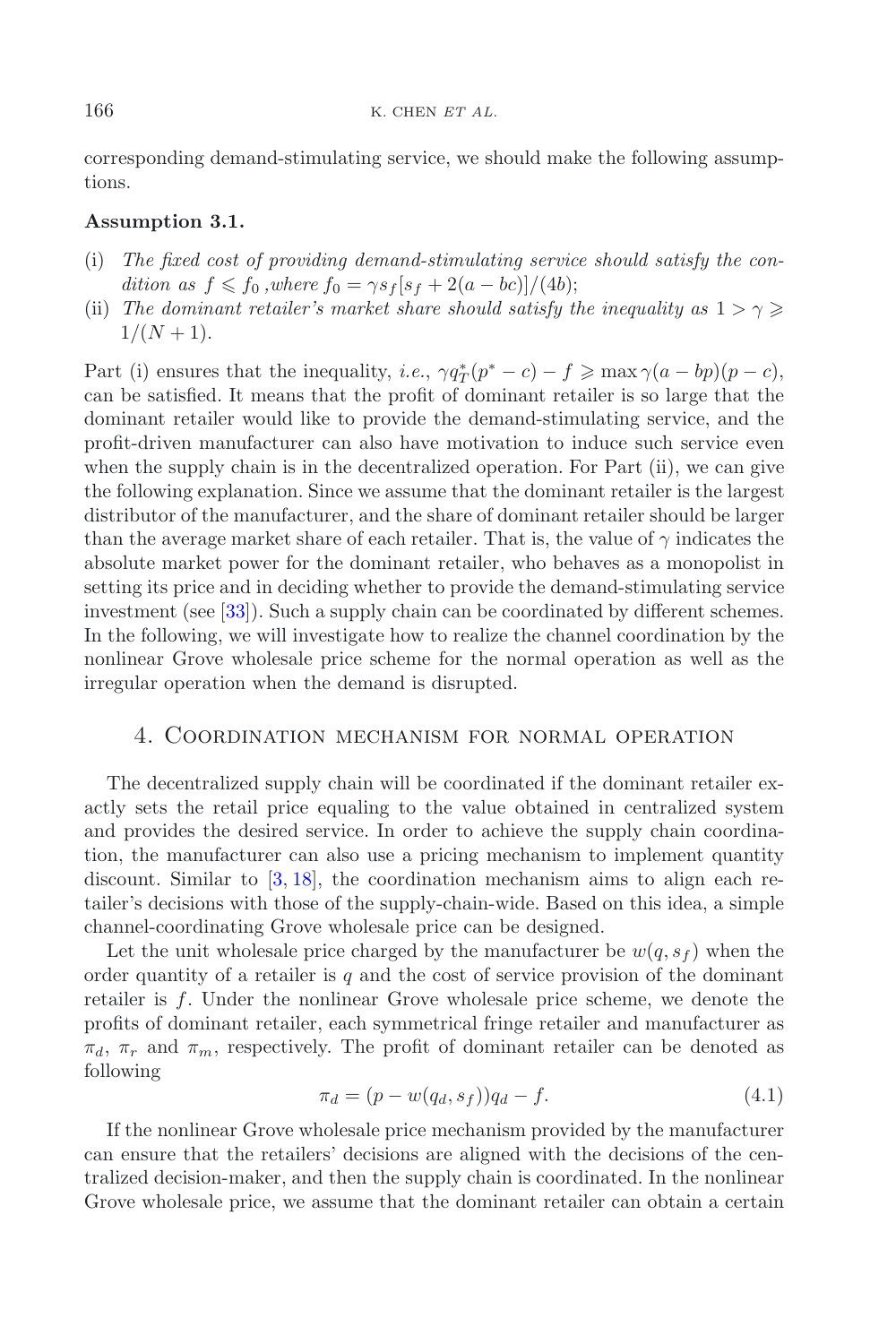percentage of the channel' profit, and the dominant retailer's share is denoted as  $\lambda_1$ , where  $0 < \lambda_1 < 1$ . To encourage each retailer to order more products and induce the dominant retailer to provide the demand-stimulating service for their customers, one of the feasible solutions for the manufacturer is to offer subsidy policies to the dominant retailer. And then, we let  $\lambda_2$  be the subsidy rate provided by the manufacturer in a nonlinear Grove wholesale price scheme to the dominant retailer, where  $0 < \lambda_2 < 1$ . Both the parameters  $\lambda_1$  and  $\lambda_2$  are independent of retail price or order quantity.

This alignment can be realized by specifying the wholesale pricing function  $w(q, s_f | \lambda_1, \lambda_2)$  if the dominant retailer's profit is transformed into the following.

<span id="page-8-0"></span>
$$
\pi_d = \lambda_1 (a - bp + s_f)(p - c) - (1 - \lambda_2)f. \tag{4.2}
$$

<span id="page-8-1"></span>The parameters  $\lambda_1$  and  $\lambda_2$  decide that the nonlinear Grove wholesale price mechanism can arbitrarily allocate the total profit between the manufacturer and the retailers, and the split of channel's profit depends on the players' relative bargaining power. Usually, the manufacturer, acting as the Stackbelberg leader, can have stronger bargaining ability than that of the followers. For example, in the monopolist market, the manufacturer can choose retailers to sell its product, and the manufacturer will have stronger power in the bargaining problem. So the manufacturer should take as much profit from all retailers as possible. Of course, the mechanism provided by the manufacturer should ensure that each retailer would have interest to participate, that is, each retailer should obtain the reservation utility in the scheme, which gives the direction of the coordination mechanism. In the following, we will study how to design the mechanism to coordinate such a supply chain.

First, we should determine the traded wholesale price. From equations [\(4.1\)](#page-7-0) and [\(4.2\)](#page-8-0), it is obvious that the following wholesale price scheme can ensure that the dominant retailer choose the optimal order quantity of the centralized supply chain.

$$
w(q, \gamma | \lambda_1, \lambda_2) = \left(1 - \frac{\lambda_1}{\gamma}\right) \left(\frac{a + s_f}{b} - \frac{q}{b\gamma}\right) - \left(\frac{\lambda_2 f}{q} - \frac{\lambda_1 c}{\gamma}\right). \tag{4.3}
$$

For the wholesale price presented in equation  $(4.3)$ , the first term means that when the dominant retailer's order quantity is  $q$  and the investing level is  $f$  in service, the dominant retailer should pay a variable fee per unit. The second term means that the dominant retailer should receive a lump sum compensation of  $\lambda_2 f/q$ , however, he should also bear part of the manufacturer's production cost,  $\lambda_1 c / \gamma$ . The fringe retailers will simply pay the variable fee of  $w(q, \gamma | \lambda_1, \lambda_2)$  without the second term. Additionally, the manufacturer should take as much profit away from the competitive fringe retailers as possible. It is important for the manufacturer to choose the proper  $(\lambda_1, \lambda_2)$  to achieve it. That is, our scheme is consisting of three important parameters, *i.e.*  $(w, \lambda_1, \lambda_2)$ , to decide the mechanism's feasibility.

We evaluate the supply chain scheme by two criteria. First, the scheme should guarantee supply chain coordination, *i.e.*, it can maximize the profit of the whole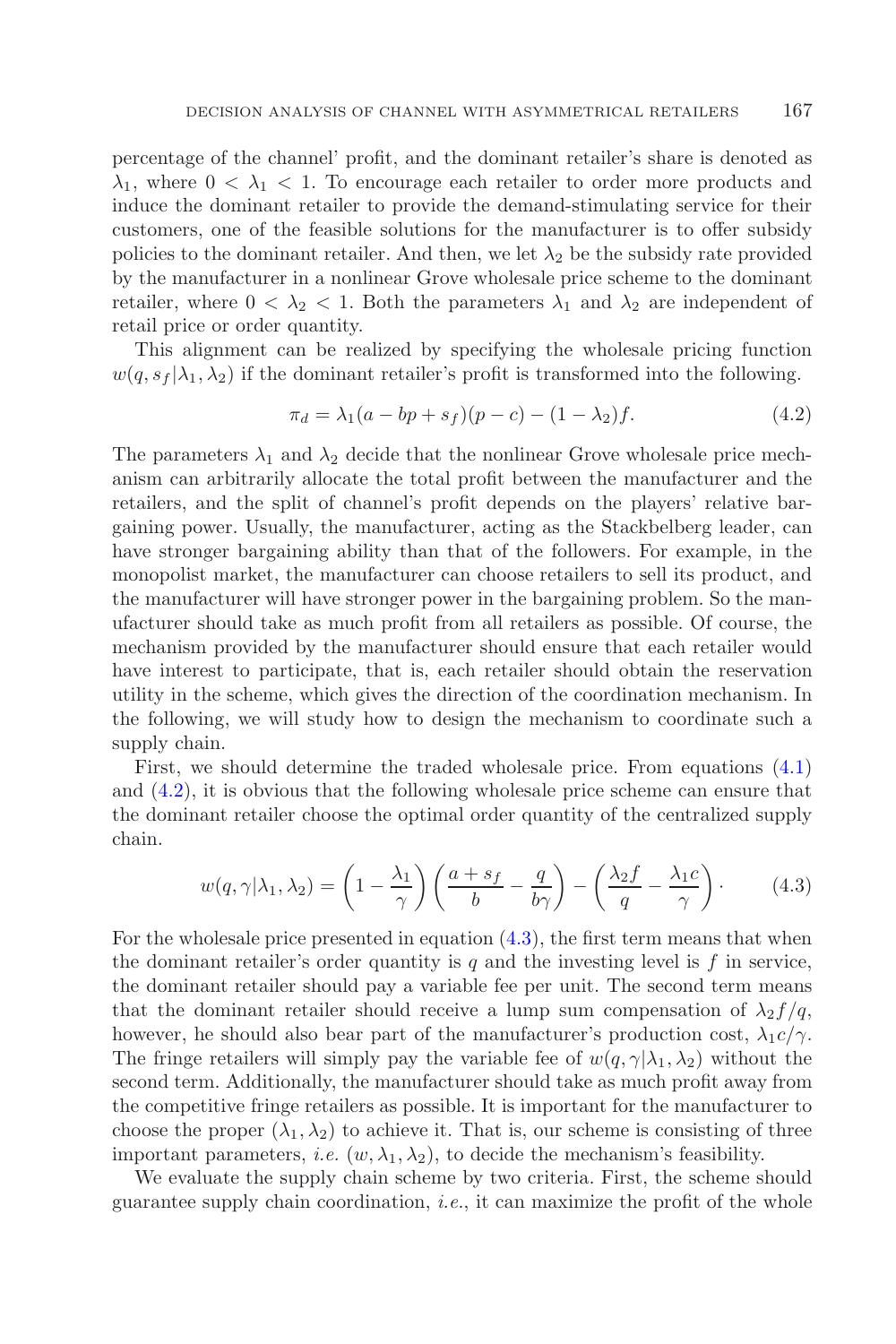supply chain. Otherwise, it will likely perform sub-optimally. Second, the scheme should guarantee that the profit of each player should be no less than the reservation utilities, *i.e.*, the profit of each player under the supply chain scheme should be no less than the reservation utility. The second criterion is very critical. If the scheme can guarantee the supply chain coordination but cannot assure the second condition, then this scheme will be infeasible because achieving coordination may result in one of the parties to be worse off. The following proposition makes it clear that such a scheme is feasible and unique.

**Theorem 4.1.** *Under the nonlinear Grove wholesale price scheme*  $(w, \lambda_1, \lambda_2)$ *, we have:*

- (*i*) *the supply chain with a dominant retailer can be coordinated by the wholesale price*  $w(q, \gamma | \lambda_1, \lambda_2) = \left(1 - \frac{\lambda_1}{\gamma}\right) \left(\frac{a + s_f}{b} - \frac{q}{b\gamma}\right) - \left(\frac{\lambda_2 f}{q} - \frac{\lambda_1 c}{\gamma}\right);$
- (*ii*) *the dominant retailer and each fringe retailer's profits are all increasing with* λ<sup>1</sup> *linearly;*
- (*iii*) the optimal decisions  $(\lambda_1^*, \lambda_2^*)$  for the manufacturer should be denoted as

$$
\lambda_1^* = \gamma \frac{(N\gamma + \gamma - 1)(a - bc + s_f)}{(2N\gamma + \gamma - 1)(a + s_f) + bc(1 - \gamma)},
$$

$$
\lambda_2^* = \begin{cases} 0, & 0 \le f \le \lambda_1^* \frac{s_f[s_f + 2(a - bc)]}{4b} \\ 1 - \lambda_1^* \frac{s_f[s_f + 2(a - bc)]}{4bf}, & \lambda_1^* \frac{s_f[s_f + 2(a - bc)]}{4b} \le f \le f_0; \end{cases}
$$

$$
(iv) \frac{d\lambda_1^*}{d\gamma} > 0 \text{ and } \frac{d\lambda_2^*}{d\gamma} \le 0.
$$

Part (i) of Theorem 4.1 shows that such a nonlinear Grove wholesale price can achieve the channel coordination for the supply chain with a dominant retailer. That is, the dominant retailer will order the quantity of centralized channel. Part (ii) implies that the dominant retailer's bargaining power also affects the benefit of fringe retailers, that's, all fringe retailers will be benefited from the increase of the bargaining ability of dominant retailer. Part (iii) indicates that the higher the service cost, the higher the subsidy rate provided by the manufacturer in the current scheme will be. Part (iv) implies that the higher the market share of the dominant retailer, the higher the dominant retailer's share of channel profit will be, however, the smaller subsidy will be provided by the manufacturer. That is, the dominant retailer's share in the current coordination mechanism has the reverse function with that of the subsidy rate, and there exist a restrictive interaction between these two factors in determining the profit of dominant retailer.

So far, we have designed a nonlinear Grove wholesale price mechanism that can gain an overall optimal performance of the entire supply chain under the normal operation. To extend the range of possible disruptions, we will investigate the corresponding coordination mechanism for the irregular operation in the next section, and analyze how disruptions from demand and production cost and service cost affect coordination mechanism.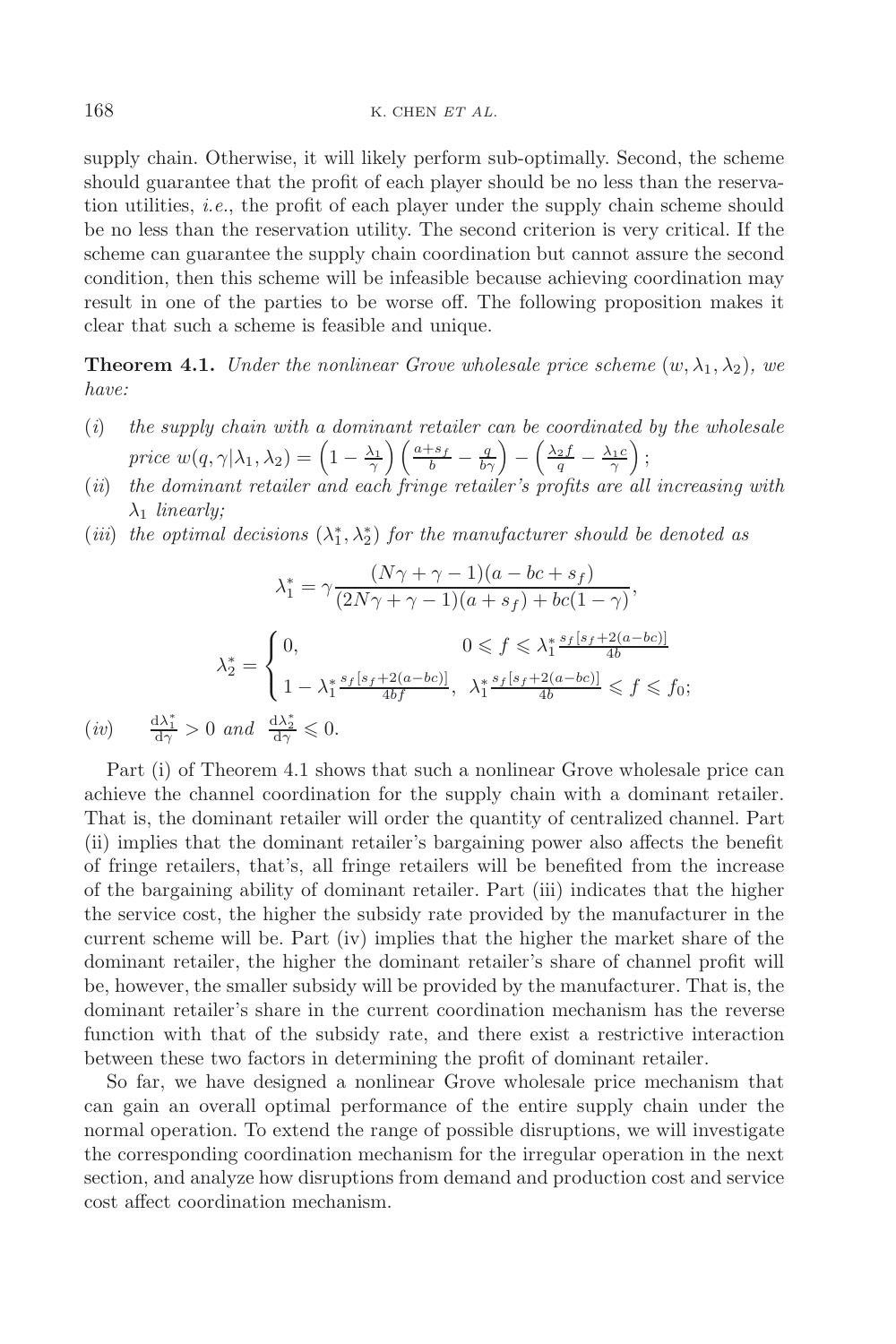## 5. Coordination mechanism for irregular operation

In the actual operation, there are many occasional events that will result in the change of demand or production cost suddenly. The coordinated scheme designed under the static case may become invalid, and then the supply chain should be re-coordinated when the demand is disrupted. With a certain unpredicted demand change, the players will make decisions to minimize their total cost or maximize their total profits when incorporating deviation costs. In general, the existing literature assumed that the deviation costs are incurred to the manufacturer, for example [\[8,](#page-27-23) [32\]](#page-28-19), etc. Differing from the current literatures, we assume that the dominant retailer shares deviation costs with the manufacturer. Since the retailer is directly facing with the changed demand and production cost, it will result in charge an extra fee by additional order quantity or return surplus items, and both the manufacturer and each retailer will face the disruptions from demand side and production cost side. Therefore, it is reasonable to assume that both the manufacturer and the dominant retailer should bear the deviation costs. We use the notation with a tilde (∼) to denote the case when the demand and the cost are disrupted.

#### 5.1. Centralized supply chain with demand and cost disruptions

In a centralized supply chain system, the manufacturer and the retailers are vertically integrated in a supply chain, and they seek to maximize the total system profit of the supply chain after the disruptions are occurred. Here, we assume that the market scale a is changed into  $\tilde{a} = a + \Delta a > 0$  and the cost of manufacturer c is changed into  $\tilde{c} = c + \Delta c > 0$ .  $\Delta a > 0$  ( $\Delta a < 0$ ) indicates the increased (decreased) market demand.  $\Delta a$  is independent of the demand-stimulating service.  $\Delta c > 0 \, (\Delta c < 0)$  indicates the increased (decreased) production cost. Then, the total demand function can be denoted as  $\tilde{q}_T = \tilde{a} - b\tilde{p} + s_f$ .

The changed demand will result in a production deviation, which is denoted as  $\Delta q = \tilde{q}_T - q_T^*$ . When the production deviation is larger than zero, *i.e.*,  $\Delta q > 0$ , more products should be produced to meet the unplanned increased quantity, which will result in an extra cost such as the extra machine, labor overtime. Otherwise, there is some leftover inventory which will result in an extra cost such as holding cost for the unused products. In either case, the demand disruption will cause disruptions to the original production plan and deviation penalties associated with the difference between the original planned quantity and the actual quantity beyond the planned resources may be required, and should be included when making the new price and production decisions. Similar to [\[29\]](#page-27-10), we assume a unit penalty cost  $c_u \geqslant 0$  for a unit increased quantity and a unit penalty cost  $c_s \geq 0$  for a unit decreased quantity. Based on the above assumption, the total profit of the centralized supply chain should be

$$
\tilde{\pi}_T = \tilde{q}_T(\tilde{p} - c - \Delta c) - f - c_u(\tilde{q}_T - q_T^*)^+ - c_s(q_T^* - \tilde{q}_T)^+, \tag{5.1}
$$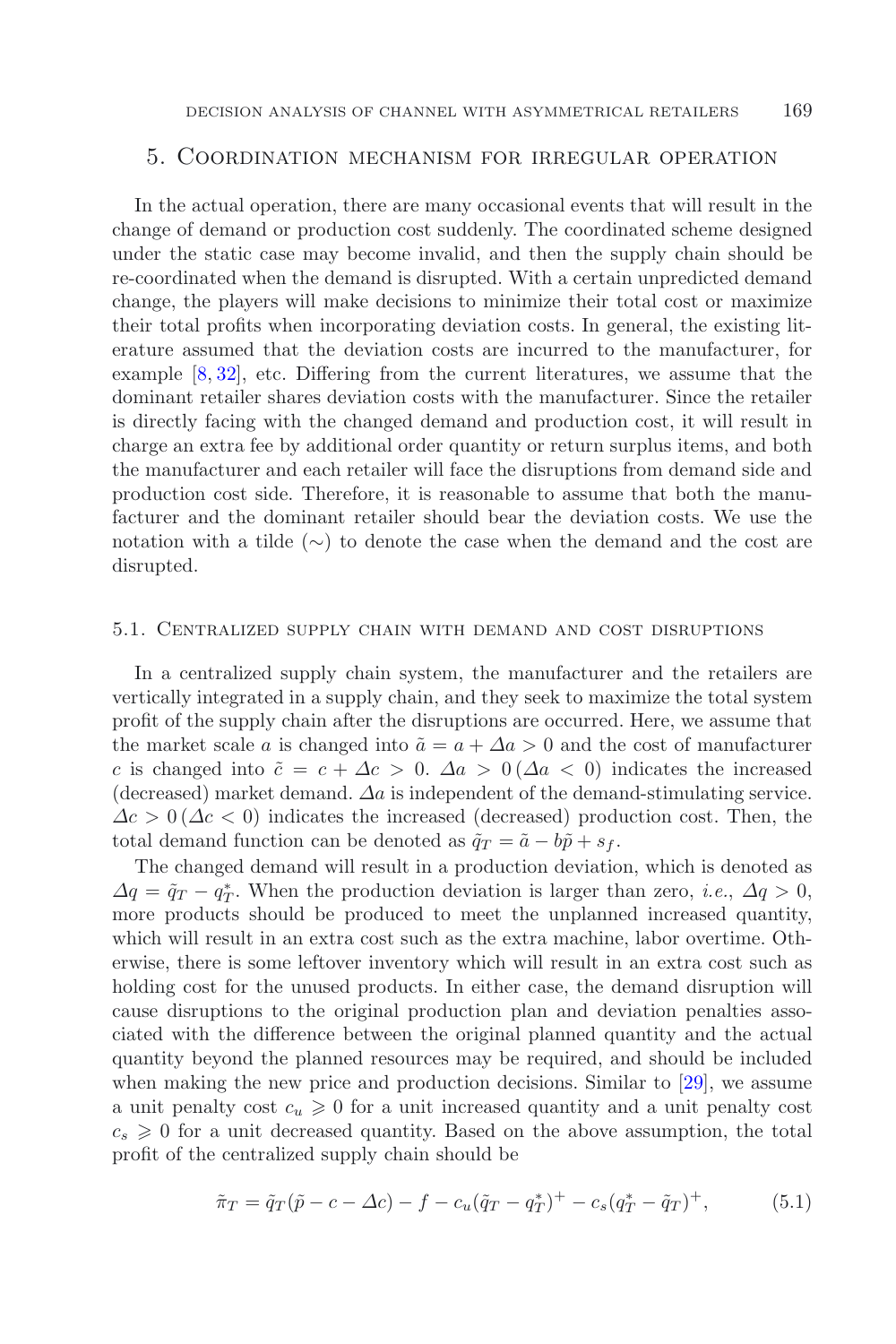where  $(x)^+$  = max $\{x, 0\}$ . The first two terms represents the total profit of the supply chain when both the demand and the cost are disrupted; the third (fourth) term presents the total penalty cost incurred by the increased (decreased) product. Generally speaking, some restraint conditions should be given for unit penalty cost of the decreased production, see [\[32\]](#page-28-19). In order to simplify the analysis, we give the following assumption.

**Assumption 5.1.** *The unit penalty cost for decreased production is less than the unit production profit, i.e.,*  $0 < c_s < c + \Delta c + s/b$ .

Assumption 5.1 means that the unit cost of the decreased production should be less than a certain value, that's to say, if the unit penalty cost for decreased production is too high, the manufacturer would have less production plan since it is not profitable to produce. Similar to the deduction of reference [\[32\]](#page-28-19), we derive the following:

**Theorem 5.2.** *The optimal decisions of the centralized supply chain with the demand and production cost disruptions can be denoted as the following three cases:*

- $(i)$  when  $\Delta a b\Delta c \geqslant bc_u$ , the optimal retail price and order quantity are  $\tilde{p}^*_{\text{case 1}} = p^* + \frac{c_u}{2} + \frac{\Delta a + b\Delta c}{2b}$  and  $\tilde{q}^*_{T,\text{case 1}} = q^*_T - \frac{bc_u}{2} + \frac{\Delta a - b\Delta c}{2}$ , *respectively*;
- (*ii*) when  $-bc_s < \Delta a b\Delta c < bc_u$ , the optimal retail price and order quantity are  $\tilde{p}^*_{\text{case2}} = p^* + \frac{\Delta a}{b}$  and  $\tilde{q}^*_{T,\text{case2}} = q^*_{T}$ , respectively;
- $(iii)$  when  $\Delta a b\Delta c \leq -bc_s$ , the optimal retail price and order quantity are  $\tilde{p}^*_{\text{case 3}} = p^* - \frac{c_s}{2} + \frac{\Delta a + b\Delta c}{2b}$  and  $\tilde{q}^*_{T,\text{case 3}} = q^*_T + \frac{bc_s}{2} + \frac{\Delta a - b\Delta c}{2}$ , *respectively.*

Assumption 5.1 ensure that the decision of retail price is nonnegative. From Proposition 5.7, we find that when the joint-disruption amount (*i.e.*,  $\Delta a - b\Delta c$ ) is very small, *i.e.*,  $-bc_s < \Delta a - b\Delta c < b c_u$ , the optimal production quantity of manufacturer will be unchanged. That is, the deviation penalties can result in the robustness of production plan. The corresponding scale of the changed demand can be regarded as a robust scale. Theorem 5.1 gives the evaluation criterion of decentralized channel coordination when both the demand and the production cost are disrupted, simultaneously.

#### 5.2. Supply chain coordination with demand and cost disruptions

From Section 4, we know that a nonlinear Grove wholesale price scheme can be used to coordinate such a supply chain in the normal environment. Here, we investigate whether this scheme can coordinate such a supply chain consisting of one dominant retailer after the market scale is disrupted. For the given wholesale price, the profit of dominant retailer can be denoted as following function when both the demand and the production cost are disrupted.

$$
\tilde{\pi}_d = (\tilde{p} - \tilde{w}(\tilde{q}_d, \tilde{s}_f))\tilde{q}_d - f.
$$
\n(5.2)

Here, we will consider the case that the manufacturer shares the disruption risk with the dominant retailer, that is, the dominant retailer will bear some part of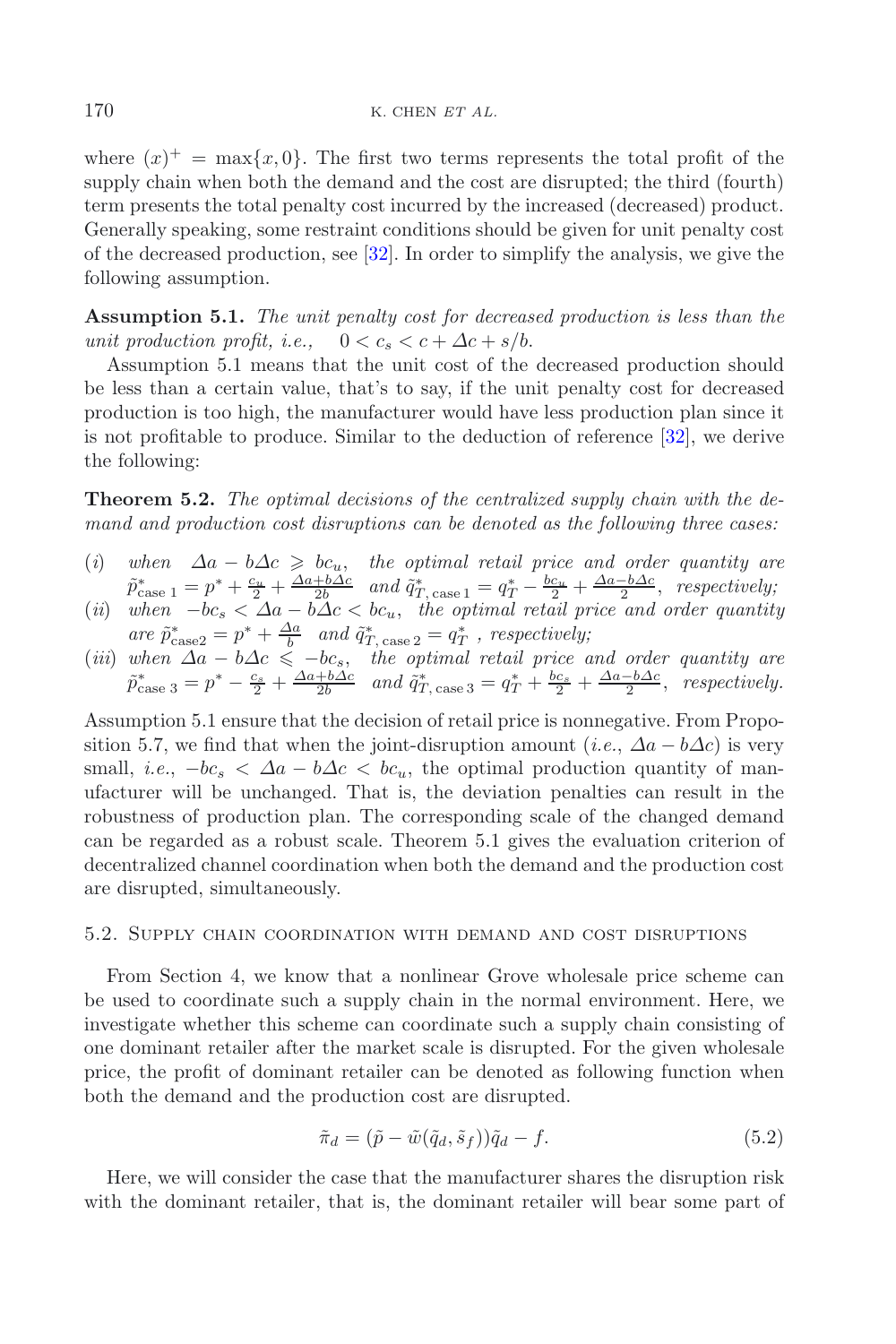<span id="page-12-0"></span>the deviation costs. Similar to the coordination mechanism designed in the normal operation, the profit of the dominant retailer under the irregular operation can be denoted as follows

$$
\tilde{\pi}_d = \tilde{\lambda}_1 [(\tilde{a} - b\tilde{p} + \tilde{s}_f)(\tilde{p} - \tilde{c}) - c_u(\tilde{a} - b\tilde{p} + \tilde{s}_f - q_T^*)^+ - c_s(q_T^* - \tilde{a} + b\tilde{p} - \tilde{s}_f)^+] - (1 - \tilde{\lambda}_2)f. \tag{5.3}
$$

And we can get the following unit wholesale price

$$
\tilde{w}(\tilde{q}|\tilde{\lambda}_1, \tilde{\lambda}_2) = \left(1 - \frac{\tilde{\lambda}_1}{\gamma}\right) \left(\frac{\tilde{a} + s_f}{b} - \frac{\tilde{q}}{b\gamma}\right) \n- \left[\frac{\tilde{\lambda}_2 f}{\tilde{q}} - \frac{\tilde{\lambda}_1 \tilde{c}}{\gamma} - \frac{\tilde{\lambda}_1 c_u}{\gamma} \left(1 - \frac{q_d^*}{\tilde{q}}\right)^+ - \frac{\tilde{\lambda}_1 c_s}{\gamma} \left(\frac{q_d^*}{\tilde{q}} - 1\right)^+\right].
$$
\n(5.4)

Similar to equation  $(4.3)$ , the first part of equation  $(5.4)$  means that when the dominant retailer's order quantity is  $\tilde{q}$  and the investing level is f in service, the dominant retailer should pay a variable fee per unit to the manufacturer. The second part contains four terms: the first term means a lump sum compensation for the dominant retailer, the second term is part production cost borne by the dominant retailer, the third term and the fourth term are the unit deviation costs shared by the dominant retailer. That is, in order to receive lump sum compensation, the dominant retailer should bear part of production cost and deviation cost.

The fringe retailers don't receive a lump sum compensation cost and simply pay a variable fee per unit  $\tilde{w}(\tilde{q}, \tilde{s}_f | \tilde{\lambda})$  to the manufacturer without the second part, because they do not provide demand-stimulating service. As the design of mechanism, the manufacturer should take as much profit away from the fringe retailers as possible. Similar to Assumption 3.1, we make the following assumption.

**Assumption 5.3.** *The disrupted amounts and the cost of the demand-stimulating service should satisfy the condition as*  $f \leq f_0(\Delta a, \Delta c)$ , *where*  $\tilde{f}_0(\Delta a, \Delta c)$  =  $\tilde{s}_f \gamma [\tilde{s}_f + 2(\tilde{a} - b\tilde{c})]/(4b).$ 

*Assumption 5.3 implies that the following condition can be satisfied.*

$$
\max_{\tilde{p}} \gamma \tilde{\pi}_T(\tilde{p}|\tilde{s}_f) - (1 - \gamma)f \ge \max_{\tilde{p}} \gamma \tilde{\pi}_T(\tilde{p}|\tilde{s}_f = 0) - (1 - \gamma)f.
$$

Theorem 5.1 gives optimal decisions of centralized supply chain with the three cases of demand disruption. For these disruption cases, the following Theorems 5.4–5.8 present the corresponding coordination mechanisms for the decentralized supply chain, respectively.

## **Case 1.**  $\Delta a - b\Delta c \geqslant bc_u$

When the joint-disruption amount satisfies the condition of  $\Delta a - b\Delta c \geqslant bc_u$ , we have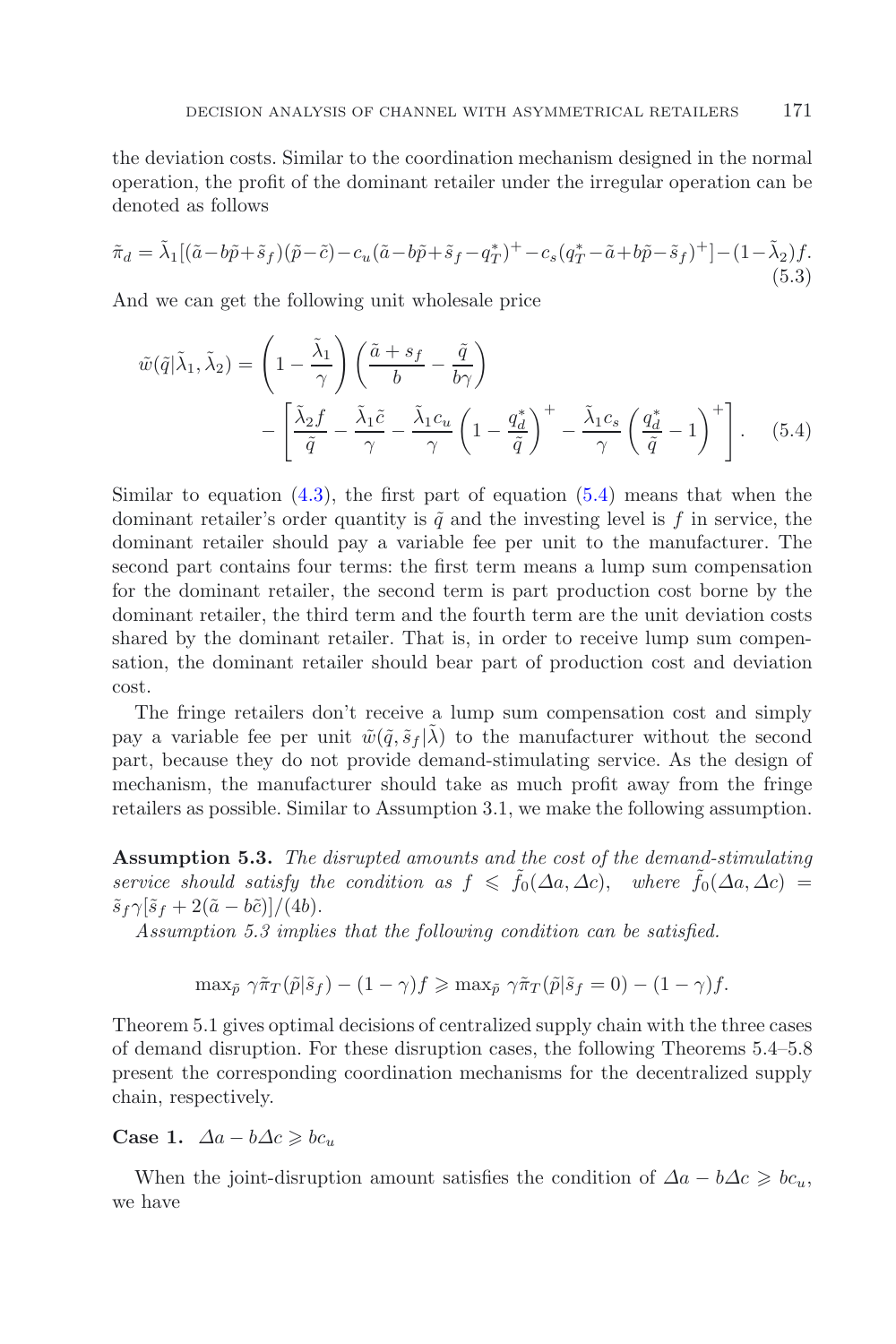**Theorem 5.4.** *The manufacturer can coordinate the supply chain with a dominant retailer by offering a nonlinear Grove wholesale price scheme as*  $(\tilde{w}^*_{\text{case1}}, \tilde{\lambda}^*_{1, \text{case1}}, \tilde{\lambda}^*_{2, \text{case1}}), \text{ where}$ 

$$
\tilde{w}_{\text{case1}}^* = \left(1 - \frac{\tilde{\lambda}_{1,\text{case1}}^*}{\gamma}\right) \left(\frac{a + \Delta a + \tilde{s}_f}{b} - \frac{\tilde{q}}{b\gamma}\right) - \left[\frac{\tilde{\lambda}_{2,\text{case1}}^* f}{\tilde{q}}\right] \n- \frac{\tilde{\lambda}_{1,\text{case1}}^* (c + \Delta c)}{\gamma} - \frac{\tilde{\lambda}_{1,\text{case1}}^* c_u}{\gamma} \left(1 - \frac{q_d^*}{\tilde{q}}\right)^+ \right],
$$

$$
\tilde{\lambda}_{1,\text{case 1}}^* = \gamma \frac{(N\gamma + \gamma - 1)(a + \Delta a + \tilde{s}_f - bc_u - b(c + \Delta c))}{(2N\gamma + \gamma - 1)(a + \Delta a + \tilde{s}_f) + (1 - \gamma)(bc_u + b(c + \Delta c))},
$$

*and*

$$
\tilde{\lambda}_{2,\text{case 1}}^* = \begin{cases} 0 & 0 \leqslant f \leqslant \tilde{\lambda}_{1,\text{case 1}}^* \frac{\tilde{s}_f[\tilde{s}_f + 2(\tilde{a} - b\tilde{c})]}{4b} \\ 1 - \tilde{\lambda}_{1,\text{case 1}}^* \frac{\tilde{s}_f[\tilde{s}_f + 2(\tilde{a} - b\tilde{c})]}{4bf} & \tilde{\lambda}_{1,\text{case 1}}^* \frac{\tilde{s}_f[\tilde{s}_f + 2(\tilde{a} - b\tilde{c})]}{4b} < f \leqslant \tilde{f}_0. \end{cases}
$$

From Theorem 5.4, we can find that the nonlinear Grove wholesale price scheme has three sides to coordinate the decision behavior of the players. One is that the mechanism should induce the retail pricing of the retailer to be equal to that of the channel, which can be realized by  $\tilde{w}^*$ ; the second is that the mechanism should induce the fringe retailers to be not priced out of the market, which can be realized by  $\tilde{\lambda}_1^*$ ; the third is that the mechanism should induce manufacturer uses minimum incentives to induce the dominant retailer to sell its product as well as provide the corresponding demand-stimulating service, which can be realized by  $\tilde{\lambda}_2^*$ . The optimal subsidy rate is also influenced by the service cost. Especially, the manufacturer will provide more subsidy rate to counterbalance higher service cost from sales promotion, however, if the service cost is sufficiently low, the manufacturer may not provide any subsidy to the retailer's service. Additionally, from the traded wholesale price, the dominant retailer should bear part of production cost as well as part of the deviation cost for increased quantity.

In the following, we will analyze the characteristics of the parameters  $\tilde{\lambda}_1^*$  and  $\tilde{\lambda}_2^*$ , which are important factors in determining the dominant retailer's share of the whole supply chain with the demand disruption. Comparing decisions under the normal environment with those under irregular environment, we can derive the following corollary.

**Proposition 5.5.** *When*  $\Delta a - b\Delta c \geq bc_u$ , we have:

- $(i)$   $\frac{\partial \tilde{\lambda}_{1,\text{case 1}}^*}{\partial \Delta a} > 0, \frac{\partial \tilde{\lambda}_{2,\text{case 1}}^*}{\partial \Delta a} < 0, \frac{\partial \tilde{\lambda}_{1,\text{case 1}}^*}{\partial \Delta c} < 0 \text{ and } \frac{\partial \tilde{\lambda}_{2,\text{case 1}}^*}{\partial \Delta c} \geq 0;$
- (*ii*)  $\tilde{\lambda}_{1,\text{case 1}}^* < \lambda_1^*$  for  $c_u \leq \Delta a < (a + \tilde{s}_f)(c_u + \Delta c)/c$ ;  $\tilde{\lambda}_{1,\text{case 1}}^* = \lambda_1^*$  for  $\Delta a =$  $(a + \tilde{s}_f)(c_u + \Delta c)/c$ ; and  $\tilde{\lambda}_{1,\text{case 1}}^* > \lambda_1^*$  for  $\Delta a > (a + \tilde{s}_f)(c_u + \Delta c)/c$ .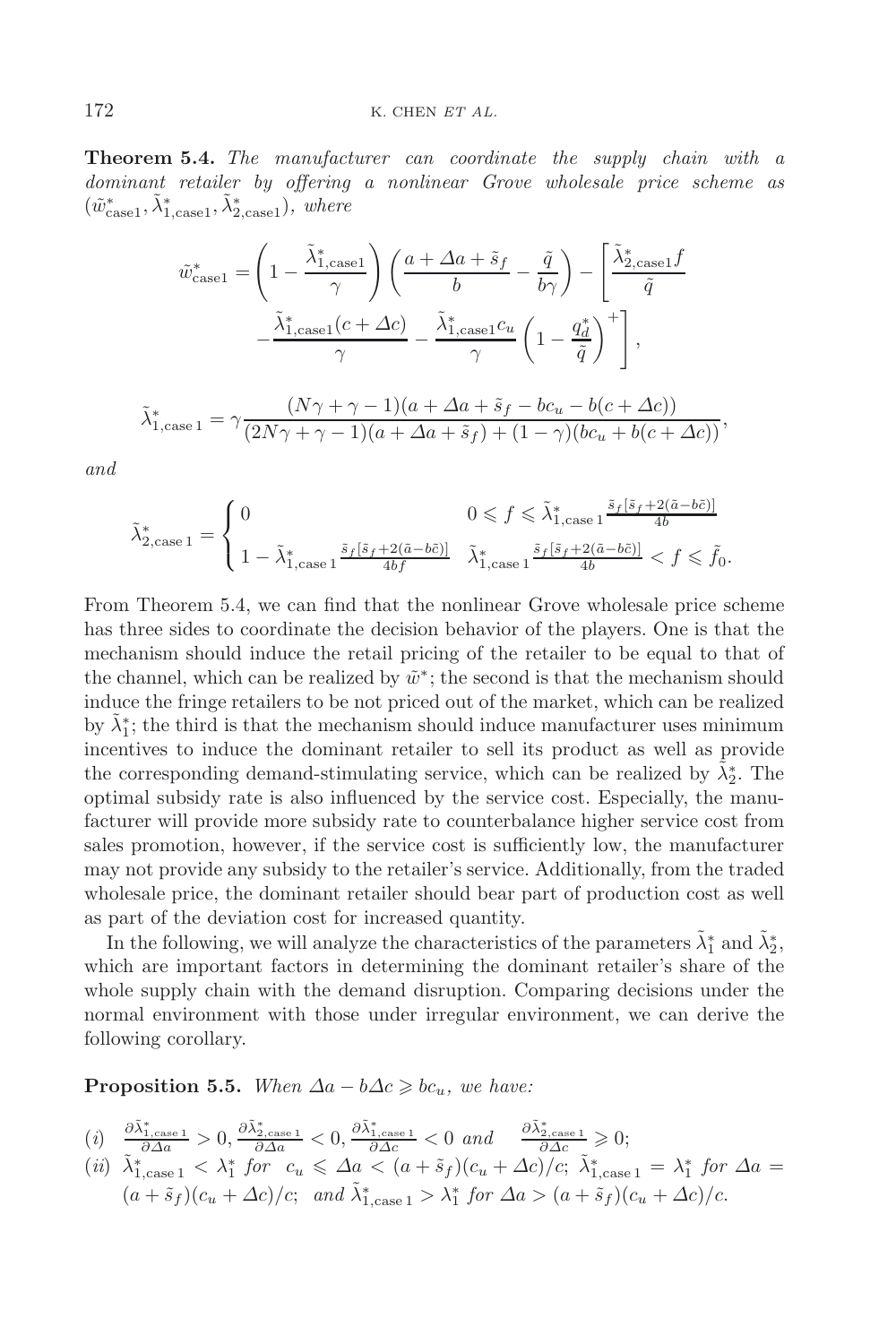Proposition 5.5 mainly describes the trend of the coordination strategy for the supply chain with the demand disruption. From Part (i), we can find that when joint-disruption amount increases greatly  $(\Delta a - b\Delta c \geqslant bc_u)$ , the share of the dominant retailer  $(\tilde{\lambda}_1^*)$  is increasing with  $\Delta a$ , and decreasing with  $\Delta c$ . However, the subsidy rate  $(\tilde{\lambda}_2^*)$  is decreasing with  $\Delta a$ , and increasing with  $\Delta c$ . It implies that when the demand is increasing greatly, the dominant retailer can potentially obtain more revenue, which can result in the less subsidy rate. Additionally, when the production cost increases, the channel's profit will naturally decrease, and the manufacturer can decrease the share of retailer, however, he should increase subsidy rate to ensure that the dominant retailer has interest to cooperation. In general, the share of the dominant retailer  $(\tilde{\lambda}_1^*)$  and the subsidy rate  $(\tilde{\lambda}_2^*)$ are unity of opposites. Part (ii) implies that the share  $(\tilde{\lambda}_1^*)$  under the irregular operation has close relationship with that in the normal operation, which depends on the amount of changed demand. Specially, only when the changed amount of demand is larger than a threshold  $((a + \tilde{s}_f)(c_u + \Delta c)/c)$ , the share of dominant retailer obtained in the irregular operation can be higher than that obtained in the normal operation.

**Case 2.**  $-bc_s < \Delta a - b\Delta c < bc_u$ 

When the joint-disruption amount satisfies the condition of  $-bc_s < \Delta a - b\Delta c <$  $bc_u$ , we have

**Theorem 5.6.** *The manufacturer can coordinate the supply chain with a dominant retailer by offering a nonlinear Grove wholesale price scheme*  $(\tilde{w}^*_{\text{case2}}, \tilde{\lambda}^*_{1,\text{case2}}, \tilde{\lambda}^*_{2,\text{case2}}),$  where

$$
\tilde{w}_{\text{case2}}^* = \left(1 - \frac{\tilde{\lambda}_{1,\text{case2}}^*}{\gamma}\right) \left(\frac{\tilde{a} + \tilde{s}_f}{b} - \frac{\tilde{q}}{b\gamma}\right) - \left(\frac{\tilde{\lambda}_{2,\text{case2}}^* f}{\tilde{q}} - \frac{\tilde{\lambda}_{1,\text{case2}}^* \tilde{c}}{\gamma}\right),
$$

$$
\tilde{\lambda}_{1,\text{case2}}^* = \gamma \frac{(N\gamma + \gamma - 1)(a + s_f - bc)}{(2N\gamma + \gamma - 1)(a + s_f) + 2\Delta a N \gamma + (1 - \gamma)bc},
$$

*and*

$$
\tilde{\lambda}_{2,\text{case }2}^* = \begin{cases} 0 & 0 \leqslant f \leqslant \tilde{\lambda}_{1,\text{case }2}^* \frac{\tilde{s}_f[\tilde{s}_f + 2(\tilde{a} - b\tilde{c})]}{4b} \\ & \\ 1 - \tilde{\lambda}_{1,\text{case }2}^* \frac{\tilde{s}_f[\tilde{s}_f + 2(\tilde{a} - b\tilde{c})]}{4bf} \ \tilde{\lambda}_{1,\text{case }2}^* \frac{\tilde{s}_f[\tilde{s}_f + 2(\tilde{a} - b\tilde{c})]}{4b} < f \leqslant \tilde{f}_0. \end{cases}
$$

Differing from case 1, Theorem 5.6 implies that the traded wholesale price remains same form with that under the normal operation, when the joint-disruption amount is very small. The three parameters in this case also have similar functions and managerial insights with the case of  $\Delta a - b\Delta c \geqslant bc_u$ . The traded wholesale price implies that the dominant retailer should just bear part of production cost. From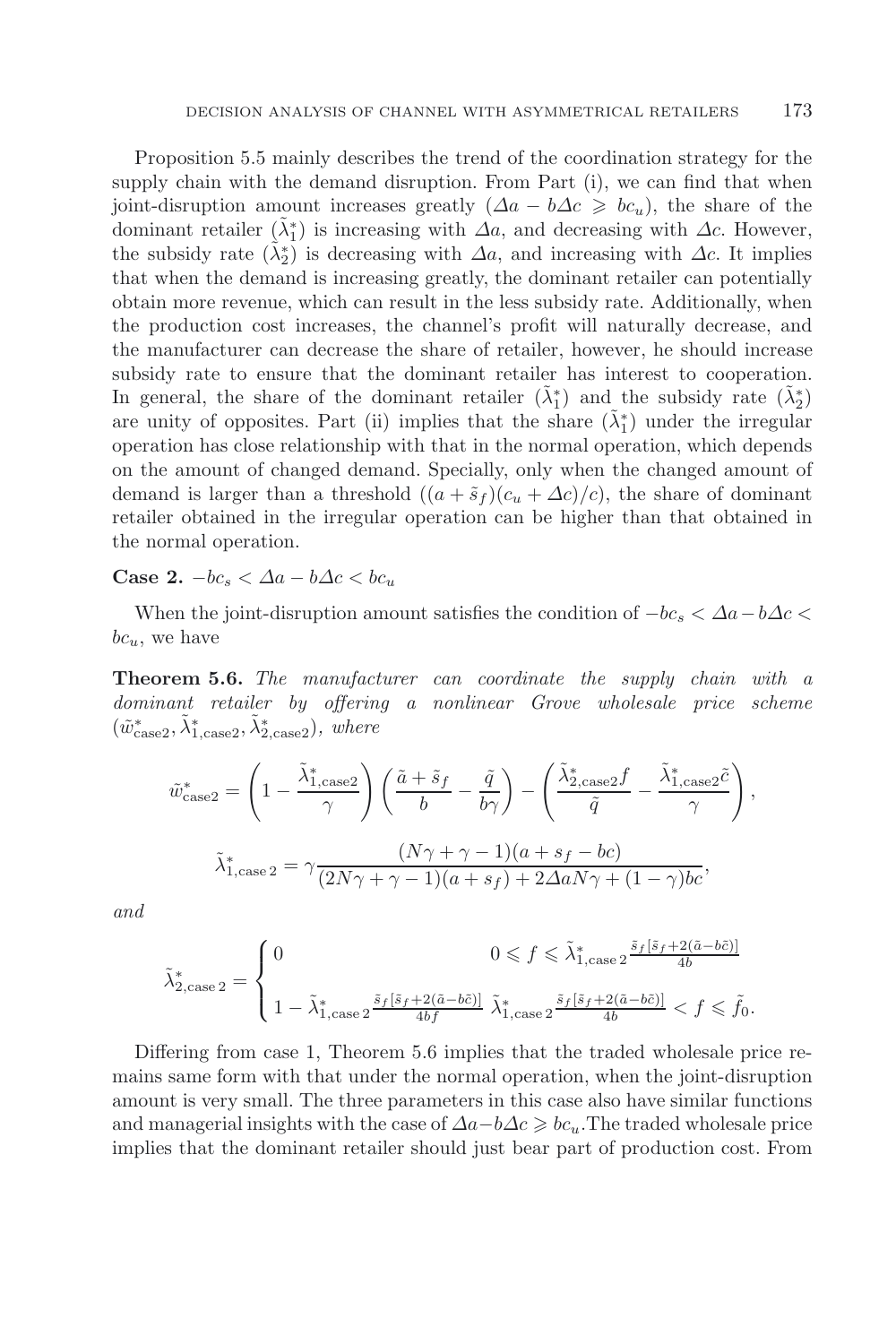Theorem 5.6, we derive the following:

**Proposition 5.7.** *When*  $-bc_s < \Delta a - b\Delta c < bc_u$ , *we have* 

(i) 
$$
\frac{\partial \tilde{\lambda}_{1,\text{case 2}}^*}{\partial \Delta c} = 0, \frac{\partial \tilde{\lambda}_{2,\text{case 2}}^*}{\partial \Delta c} \ge 0, \frac{\partial \tilde{\lambda}_{1,\text{case 2}}^*}{\partial \Delta a} < 0; \text{ and when } a > \left(\frac{2N\gamma}{1-\gamma}+1\right)bc + \left(\frac{N\gamma}{1-\gamma}-1\right)\tilde{s}_f, \frac{\partial \tilde{\lambda}_{2,\text{case 2}}^*}{\partial \Delta a} > 0; \\
\text{(ii) } \tilde{\lambda}_{1,\text{case 2}}^* < \lambda_1^* \text{ for } 0 < \Delta a < c_u; \tilde{\lambda}_{1,\text{case 2}}^* = \lambda_1^* \text{ for } \Delta a = 0; \text{ and } \tilde{\lambda}_{1,\text{case 2}}^* > \lambda_1^* \text{ for } -c_s < \Delta a < 0.
$$

Differing from case 1, we find that the share of the dominant retailer  $(\tilde{\lambda}_1^*)$  is decreasing in the robust scale. With the decreasing of the dominant retailer's share in this case, it can not result in the more subsidy rate  $(\tilde{\lambda}_2^*)$  provided by the manufacturer, except that the demand scale satisfies the condition as  $a > (2N\gamma/(1-\gamma) + 1)bc + (N\gamma/(1-\gamma) - 1)s$ . It implies that the coordination mechanism takes advantage of the favorable increased demand to generate as much profit as possible for the manufacturer.

Case 3. 
$$
\Delta a - b \Delta c \leqslant -b c_s
$$

When the joint-disruption amount satisfies the condition of  $\Delta a - b\Delta c \leq -bc_s$ , we have

**Theorem 5.8.** *The manufacturer can coordinate the supply chain with a dominant retailer by offering a nonlinear Grove wholesale price scheme*  $(\tilde{w}^*_{\text{case3}}, \tilde{\lambda}^*_{1,\text{case3}}, \tilde{\lambda}^*_{2,\text{case3}}),$  where

$$
\tilde{w}_{\text{case3}}^* = \left(1 - \frac{\tilde{\lambda}_{1,\text{case3}}^*}{\gamma}\right) \left(\frac{a + \Delta a + \tilde{s}_f}{b} - \frac{\tilde{q}}{b\gamma}\right)
$$

$$
- \left[\frac{\tilde{\lambda}_{2,\text{case3}}^* f}{\tilde{q}} - \frac{\tilde{\lambda}_{1,\text{case3}}^* (c + \Delta c)}{\gamma} - \frac{\tilde{\lambda}_{1,\text{case3}}^* c_s}{\gamma} \left(\frac{q_d^*}{\tilde{q}} - 1\right)^+\right],
$$

$$
\tilde{\lambda}_{1,\text{case3}}^* = \gamma \frac{(N\gamma + \gamma - 1)(a + \Delta a + \tilde{s}_f - b(c + \Delta c) + bc_s)}{(2N\gamma + \gamma - 1)(a + \Delta a + \tilde{s}_f) + (1 - \gamma)(b(c + \Delta c) - bc_s)},
$$

*and*

$$
\tilde{\lambda}_{2,\text{case }3}^*=\begin{cases}0 & 0 \leqslant f \leqslant \tilde{\lambda}_{1,\text{case }3}^*\frac{\tilde{s}_f[\tilde{s}_f+2(\tilde{a}-b\tilde{c})]}{4b} \\ 1-\tilde{\lambda}_{1,\text{case }3}^*\frac{\tilde{s}_f[\tilde{s}_f+2(\tilde{a}-b\tilde{c})]}{4bf} & \tilde{\lambda}_{1,\text{case }3}^*\frac{\tilde{s}_f[\tilde{s}_f+2(\tilde{a}-b\tilde{c})]}{4b}< f \leqslant \tilde{f}_0.\end{cases}
$$

From the traded wholesale price of this case, we can find that the dominant retailer will bear part of production cost as well as part of the deviation cost for the decreased quantity. From Theorem 5.8, we can derive the following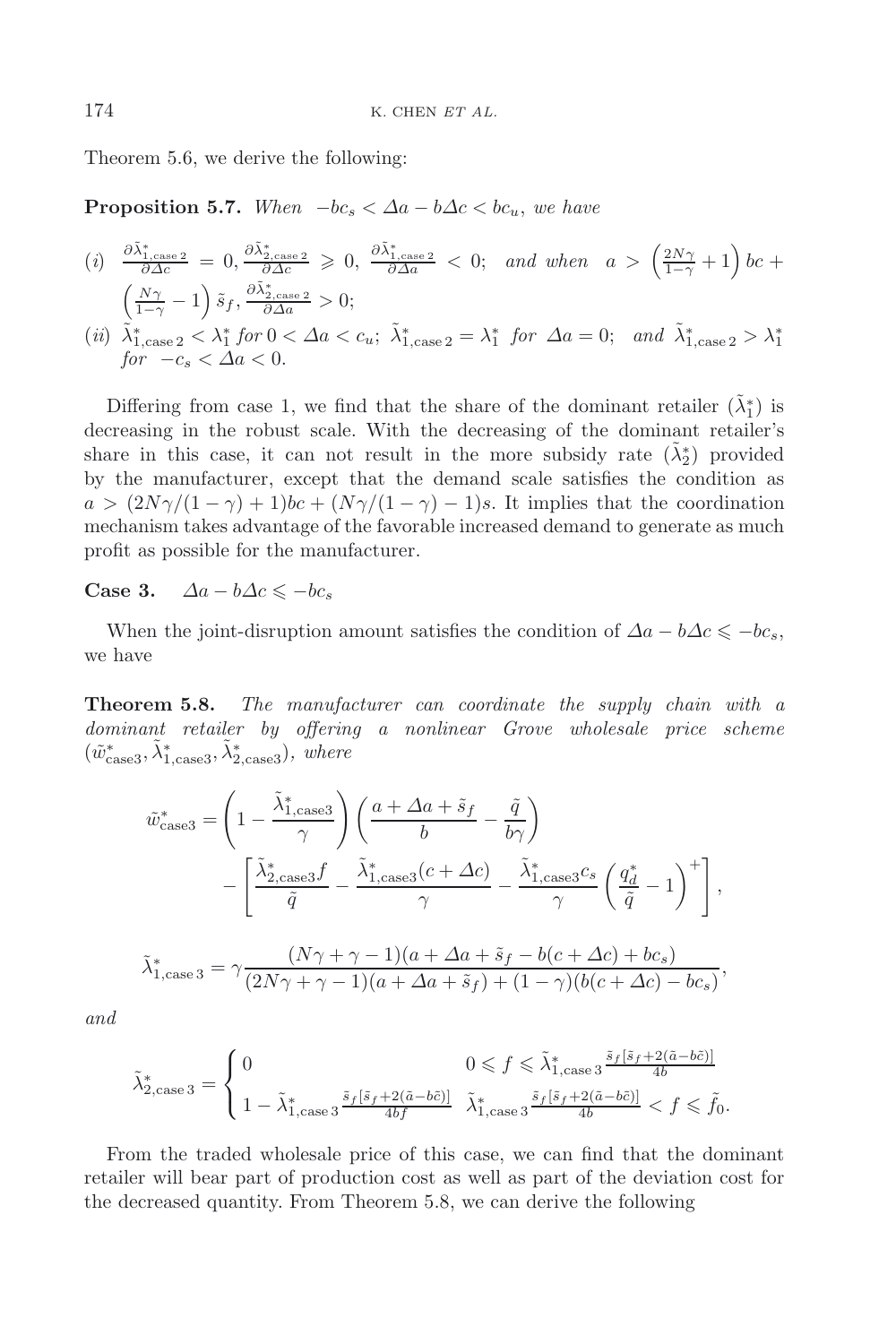**Proposition 5.9.** *when*  $\Delta a - b\Delta c \leq -bc_s$ *, we have* 

(i) when 
$$
c_s = c + \Delta c
$$
,  $\frac{\partial \tilde{\lambda}_{1,\text{case }3}^*}{\partial \Delta a} = 0$  and  $\frac{\partial \tilde{\lambda}_{2,\text{case }3}^*}{\partial \Delta a} < 0$ ; when  $\forall c_s \in (0, c + \Delta c) \cup (c + \Delta c, c + \Delta c + s_f/b)$ ,  $\frac{\partial \tilde{\lambda}_{1,\text{case }3}^*}{\partial \Delta a} > 0$ ,  $\frac{\partial \tilde{\lambda}_{2,\text{case }3}^*}{\partial \Delta a} < 0$ ;  $\frac{\partial \tilde{\lambda}_{1,\text{case }3}^*}{\partial \Delta c} < 0$ ,  $\frac{\partial \tilde{\lambda}_{2,\text{case }3}^*}{\partial \Delta c} < 0$ ,  $\frac{\partial \tilde{\lambda}_{2,\text{case }3}^*}{\partial \Delta c} \geq 0$ ;

(*ii*) 
$$
\tilde{\lambda}_{1,\text{case }3}^* < \lambda_1^*
$$
 for  $-a < \Delta a < -(a + \tilde{s}_f)(c_s - \Delta c)/c$ ;  $\tilde{\lambda}_{1,\text{case }3}^* = \lambda_1^*$  for  $\Delta a = -(a + \tilde{s}_f)(c_s - \Delta c)/c$ ;  $\tilde{\lambda}_{1,\text{case }3}^* > \lambda_1^*$  for  $-bc_s \ge \Delta a > -(a + \tilde{s}_f)(c_s - \Delta c)/c$ .

Differing from the previous two cases, we find that when the unit penalty cost for a unit decreased quantity satisfies  $c_s = c + \Delta c$ , the share of dominant retailer  $(\tilde{\lambda}_1^*)$  is independent with the changed demand, see Part (i) of Proposition 5.9. However, with the increase of demand in this case, it will result in the less subsidy rate provided by the manufacturer for this scenario. On the other hand, when then unit penalty cost satisfies the condition as  $c_s \neq c + \Delta c$ , we find that the share  $(\tilde{\lambda}_1^*)$ is increasing with the changed demand amount  $\Delta a$ . Similar to case 1, we can also find that when the demand is increasing in case 3, the dominant retailer can potentially obtain more revenue, which can result in the less subsidy rate provided by the manufacturer.

From Theorems 5.4–5.8, we can derive the following result.

## **Proposition 5.10.** For each case, we always have  $\tilde{\lambda}_{1,\text{case }i}^* < \gamma$ , for  $i = 1, 2, 3$ .

Proposition 5.10 implies that the dominant retailer will bear part of the manufacturer's production cost and the deviation cost for the sake of receiving lump sum compensation in each case of joint-disruption amount. From Theorems 5.4–5.8, in short, we can obtain the following two aspects managerial insights for each disruption case. First, the nonlinear Grove wholesales price scheme provided by the manufacturer can ensure that the fringe retailers are not priced out of the market. Second, the manufacturer uses minimum incentives to induce the dominant retailer to sell its product as well as provide the demand-stimulating service. Additionally, we can show that if the joint-disruption amount increases greatly  $(\Delta a - b\Delta c \geqslant bc_u)$ , the dominant retailer will obtain more profit than that in the normal environment; if the joint-disruption amount decreases greatly  $(\Delta a - b\Delta c \leq -bc_s)$ , the dominant retailer will obtain less profit than that in the normal environment; otherwise, the profit of the dominant retailer is unchanged, see the case of joint-disruption amount satisfying the condition as  $-bc_s < \Delta a - b\Delta c < bc_u$ .

## 6. Numerical examples

In this section, we present some examples to analyze the effects of the demand disruption on the coordination mechanism to draw more managerial insights from the theoretical results above. We assume the originally estimated market scale  $a = 10$ , the unit production cost of the manufacturer  $c = 1.5$ , the demandstimulating service yields  $s_f = 2$ , the price sensitive coefficient  $b = 1.5$ , both deviation penalty costs  $c_u = 1$  and  $c_s = 1$ , respectively. The number of competing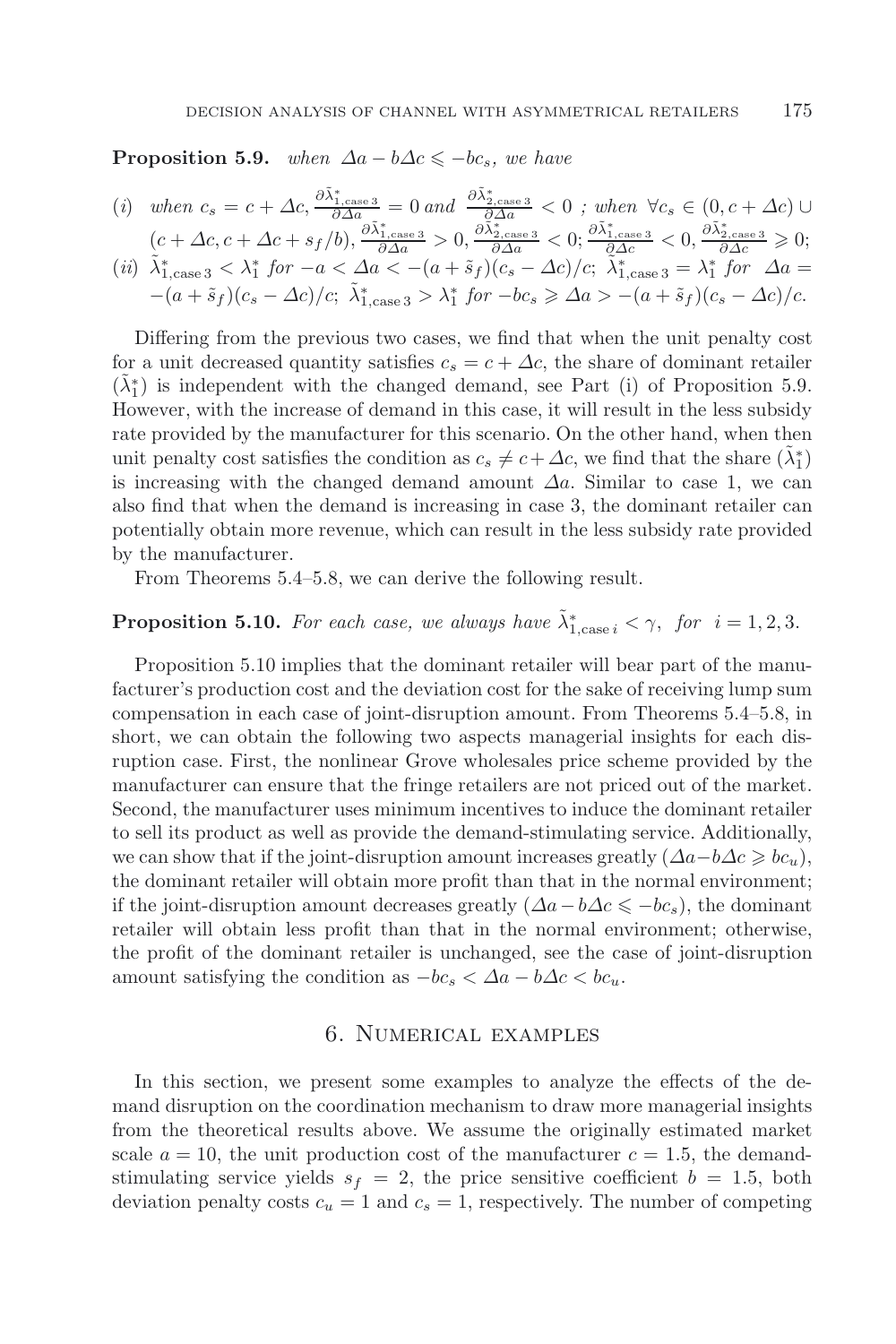<span id="page-17-0"></span>

Figure 1. Optimal share of the dominant retailer *versus* demand disruption with  $\Delta c = 0$ .

fringe retailer is denoted as  $N = 10$ , and the share of the market demand for the dominant retailer is  $\gamma = 0.6$ , and the cost of providing the demand-stimulating service, f, increases from 1 to 5 by a step 1, and the changed amount of demand,  $\Delta a$ , increases from  $-8$  to 8, and the changed amount of production cost,  $\Delta c$ , increases from –1 to 6. we are interested in the effects of various disruption demands and demand-stimulating service cost on the channel's decisions and the coordinated nonlinear Grove wholesale price scheme.

First, we investigate the effect different disruption amount of demand on the retailers' optimal share of channel's profit when the unit production cost of the manufacturer is unchanged, which is depicted in Figure [1.](#page-17-0)

From Figure [1,](#page-17-0) we know that the larger the changed demand amount, the higher the optimal total order quantity in both cases 1 and 3 will be. However, when the disrupted amount of demand is small, *i.e.*, case 2, the optimal total order quantity remains a fixed constant in this disrupted scale, which is equal with that obtained in the normal operation, that is, when the disrupted amount of demand is small, the original production plan of the manufacturer should not be changed. Figure [1](#page-17-0) presents the relationship between the optimal share of dominant retailer and disrupted demand amount. In both cases 1 and 3, we can find that the shares  $(\lambda_1^*)$  are increasing with the disrupted demand amount  $(\Delta a)$ . However, the entirely reverse relationship can be found for  $\lambda_1^*$  and  $\Delta a$  in the robust scale of case 2. That is, the manufacturer takes some special measures to induce the fringe retailers to be not priced out of the market.

Second, we will investigate how the demand disruption effects on the optimal subsidy rate provided by the manufacturer. Table 1 presents the disrupt scale of demand under different demand-stimulating service costs  $(f)$ , and Figure [2](#page-18-0)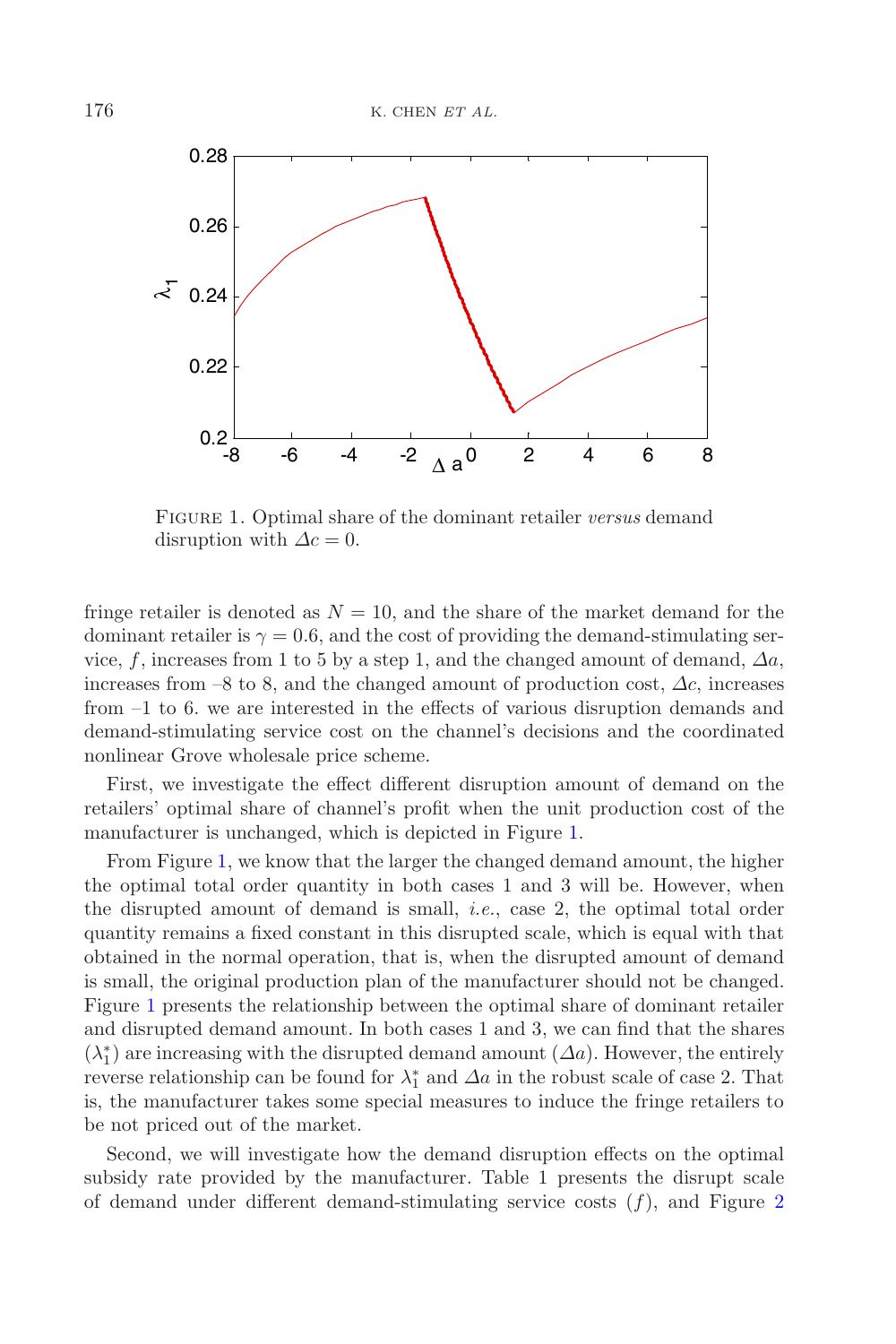|                | The scale of $\Delta a$ for $w^*$ , $\lambda_2^*$ with $\Delta c = 0$ |                                                                                                                                                                                                                |                |             |              |
|----------------|-----------------------------------------------------------------------|----------------------------------------------------------------------------------------------------------------------------------------------------------------------------------------------------------------|----------------|-------------|--------------|
|                | "none"                                                                | $\left[1-\tilde{\lambda}_{1,\mathrm{case}}^*\tilde{f}_0/\gamma\right]\left[1-\tilde{\lambda}_{1,\mathrm{case}}^*\tilde{f}_0/\gamma\right]\left[1-\tilde{\lambda}_{1,\mathrm{case}}^*\tilde{f}_0/\gamma\right]$ |                |             |              |
|                | $[-8, -6.25]$                                                         | $[-6.25, -3.08]$                                                                                                                                                                                               |                |             | $[-3.08, 8]$ |
| $\overline{2}$ | $[-8, -3.75]$                                                         | $[-3.75, -1.5]$                                                                                                                                                                                                | $[-1.5, 1.5]$  | [1.5, 4.71] | [4.71, 8]    |
| 3              | $[-8, -1.25]$                                                         |                                                                                                                                                                                                                | $[-1.25, 1.5]$ | [1.5, 8]    |              |
| $\overline{4}$ | $[-8, 1.25]$                                                          |                                                                                                                                                                                                                | [1.25, 1.5]    | [1.5, 8]    |              |
| 5 <sub>1</sub> | $[-8, 3.75]$                                                          |                                                                                                                                                                                                                |                | [3.75, 8]   |              |

TABLE 1. Optimal subsidy rate.

<span id="page-18-0"></span>

FIGURE 2. Optimal subsidy rate *versus* demand disruption with  $\Delta c = 0$ .

illustrates how both the demand disruption and demand-stimulating service cost affect the optimal subsidy rate.

**Remark 6.1.** "None" denotes that the cost f, for the given scope of  $\Delta a$  goes beyond its coordination range of the channel with providing the demand-stimulating service.

From Table 1, we can find that with the increase of the demand-stimulating service cost, the feasible region of the disruption amount  $\Delta a$  becomes smaller. Intuitively, the channel will not have ability to provide expensive service cost if the demand is excessively low.

From Figure [2,](#page-18-0) we find that when the market demand decreases greatly or the cost of providing the demand-stimulating service is great, the manufacturer should increase subsidy rate to ensure that the dominant retailer has interest to cooperation and provision of retail services. That is, the mechanism should induce manufacturer uses minimum incentives to induce the dominant retailer to sell its product as well as providing the corresponding demand-stimulating service. When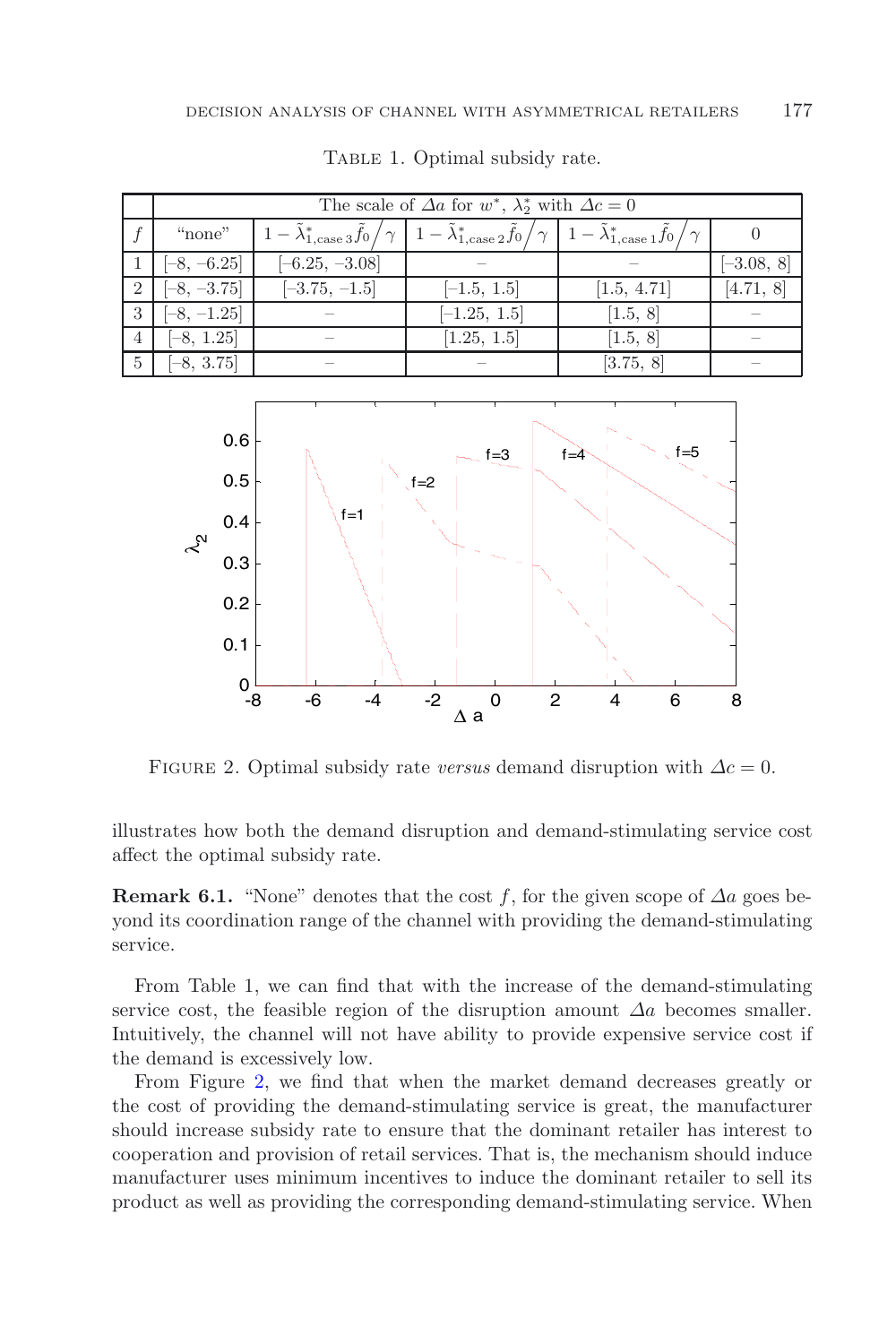<span id="page-19-0"></span>

Figure 3. The wholesale price for the dominant retailer *versus* demand disruption with  $\Delta c = 0$ .

the market demand increase greatly or the service cost is small, the manufacturer will decrease rapidly the subsidy rate to obtain as much profit from the dominant retailer as possible. In fact, we can find that the curve of subsidy rate in case 1 or case 3 is the very steep. However, when the demand change is very small, the subsidy rate is slightness of the disrupted amount, but only increases rapidly with the service cost.

The following Figure [3](#page-19-0) presents the relationship between the wholesale price for the dominant retailer and the changed demand amount when the production cost is unchanged.

Figure [3](#page-19-0) indicates that in order to induce the retail pricing of the dominant retailer to be equal with that of the centralized channel, the wholesale price has the following characteristics. First, the optimal wholesale price is a piecewise continuous and decreasing function of changed demand amount  $(\Delta a)$ , that is, the larger the disrupted market scale, the higher the wholesale price for each feasible service cost will be. This is mainly because the increasing of the market demand yields more profit for the dominant retailer; and then the higher wholesale price provided by the manufacturer can also secure the dominant retailer's cooperation according to the coordination mechanism. Second, the optimal wholesale price is decreasing with the service cost, that is, the higher the service cost  $(f)$ , the less the wholesale price for each feasible service cost will be. It implies that the manufacturer should provide more favorable wholesale price to the dominant retailer to ensure that the dominant retailer can provide the corresponding demand-stimulating service according to the coordination mechanism.

Figure [4](#page-20-0) presents the relationship between the wholesale price for each fringe retailer and the changed demand amount when the production cost is unchanged.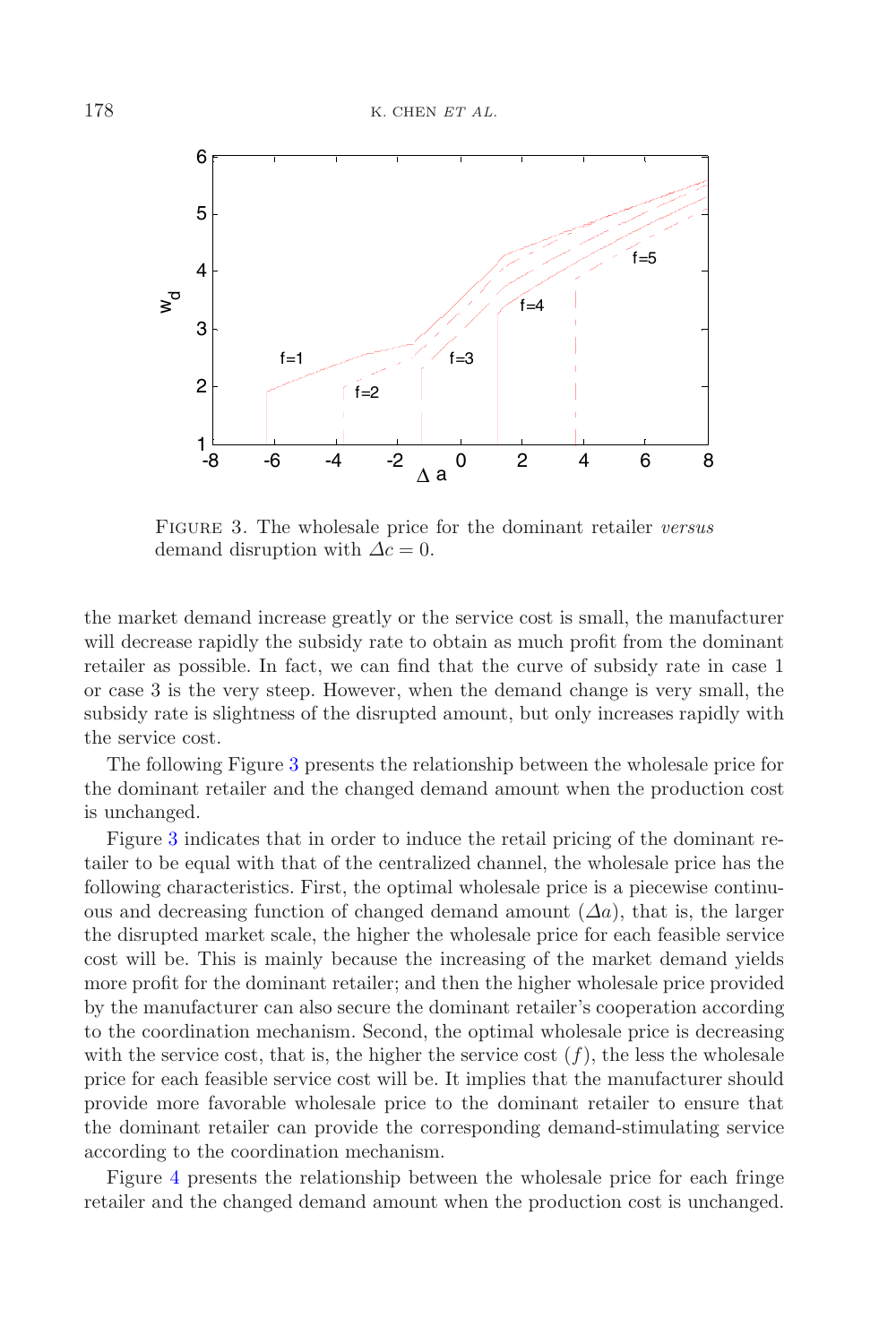<span id="page-20-0"></span>

Figure 4. The wholesale price for each fringe retailer *versus* demand disruption with  $\Delta c = 0$ .

Comparing Figures 3 and 4, we can find that the wholesale price for each fringe retailer has the similar managerial insights with that for the dominant retailer. Additionally, from Figure [4,](#page-20-0) the optimal wholesale price for each fringe retailer is independent of the service cost. That is, the curves of the wholesale price for each fringe retailer remain same except that the feasible regions of the disruption amount become smaller when the demand-stimulating service cost increases.

In the following, we will investigate how effects of disruption cost and demandstimulating service cost on the channel's decisions and the coordinated Grove wholesale price scheme.

Figure [5](#page-21-0) investigate the effects different disruption amount of production cost on the retailers' optimal share of channel's profit when the disrupted amount of demand is  $\Delta a = 3$ . In general, the share of channel's profit is decreasing with the changed amount of production cost except for the robust scale. In the robust scale, the share of channel's profit is independent of the disrupted cost. In Figure [6,](#page-21-1) we illustrates how the cost disruption, demand-stimulating service cost affect the optimal subsidy rate when the disrupted amount of demand is  $\Delta a = 3$ .

From Figure [6,](#page-21-1) we find that with the increase of the production cost or the service cost, the manufacturer will improve the subsidy rate the dominant retailer instead. Why does the counter-intuitive case appear? In fact, the increase of production cost or service cost directly results in low profit for the channel, the manufacturer should increase subsidy rate to ensure that the dominant retailer has interest to cooperation and provision of retail services.

Figure [7](#page-22-0) investigates how the changed amount of unit production cost and service cost affect the wholesale price for the dominant retailer when the changed demand amount is  $\Delta a = 3$ . From Figure [7,](#page-22-0) we find that the wholesale price increases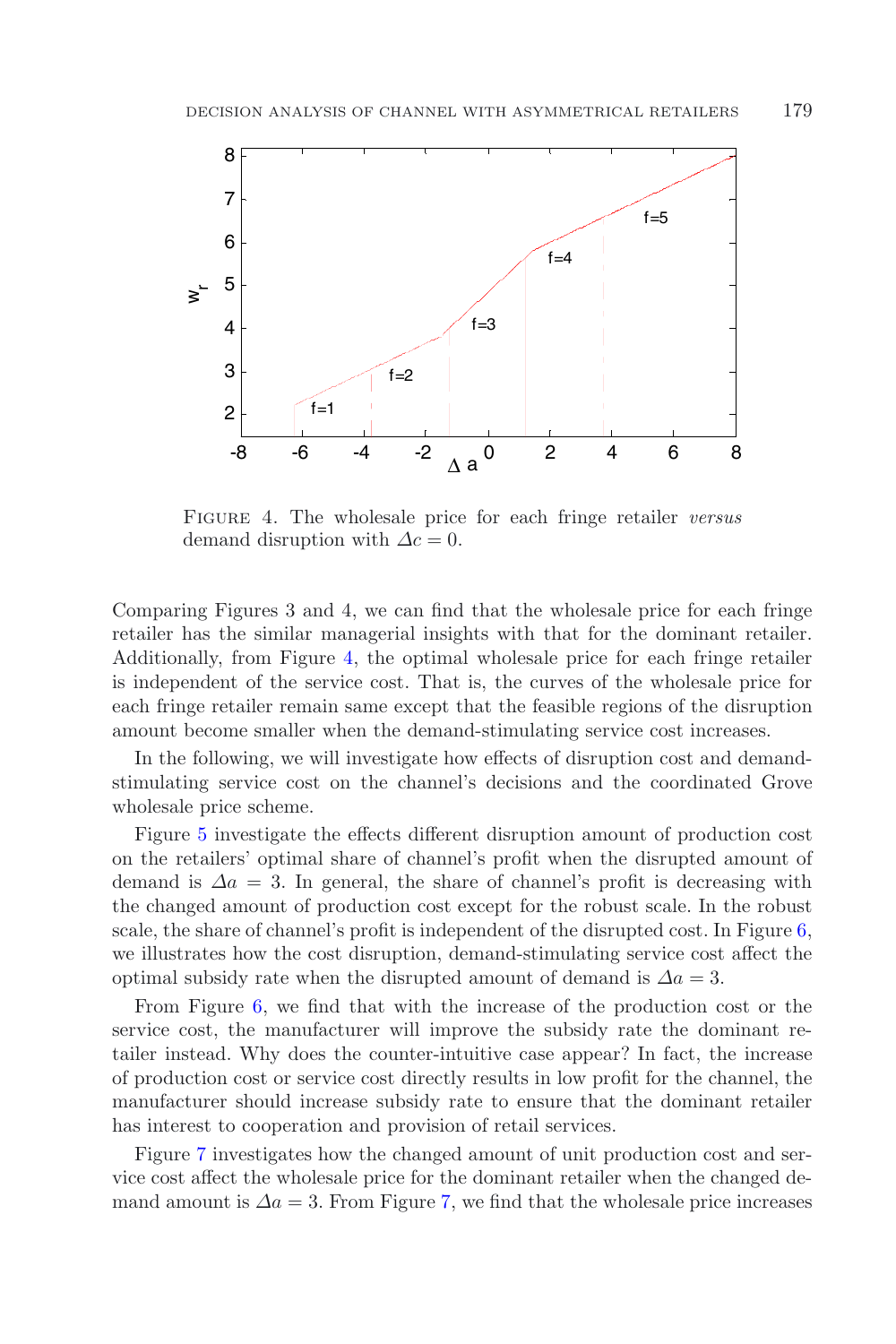<span id="page-21-0"></span>

Figure 5. Optimal share of the dominant retailer *versus* production cost disruption with  $\Delta a = 3$ .

<span id="page-21-1"></span>

Figure 6. Optimal share of the dominant retailer *versus* production cost disruption with  $\Delta a = 3$ .

with the disrupted unit cost. That is, with the increase of unit production cost, the manufacturer will raise price to the dominant retailer naturally. However, in order to ensure that the dominant retailer provision of retail services, the manufacturer will appropriately cut down the price when the service cost increase. Additionally, the wholesale price for each fringe retailer is independent of the disrupted production cost, and we do not provide the numerical analysis here.

## 7. Conclusions

In our study, a mathematic model based game theory has been proposed for analyzing and designing of coordination mechanism of a supply chain with one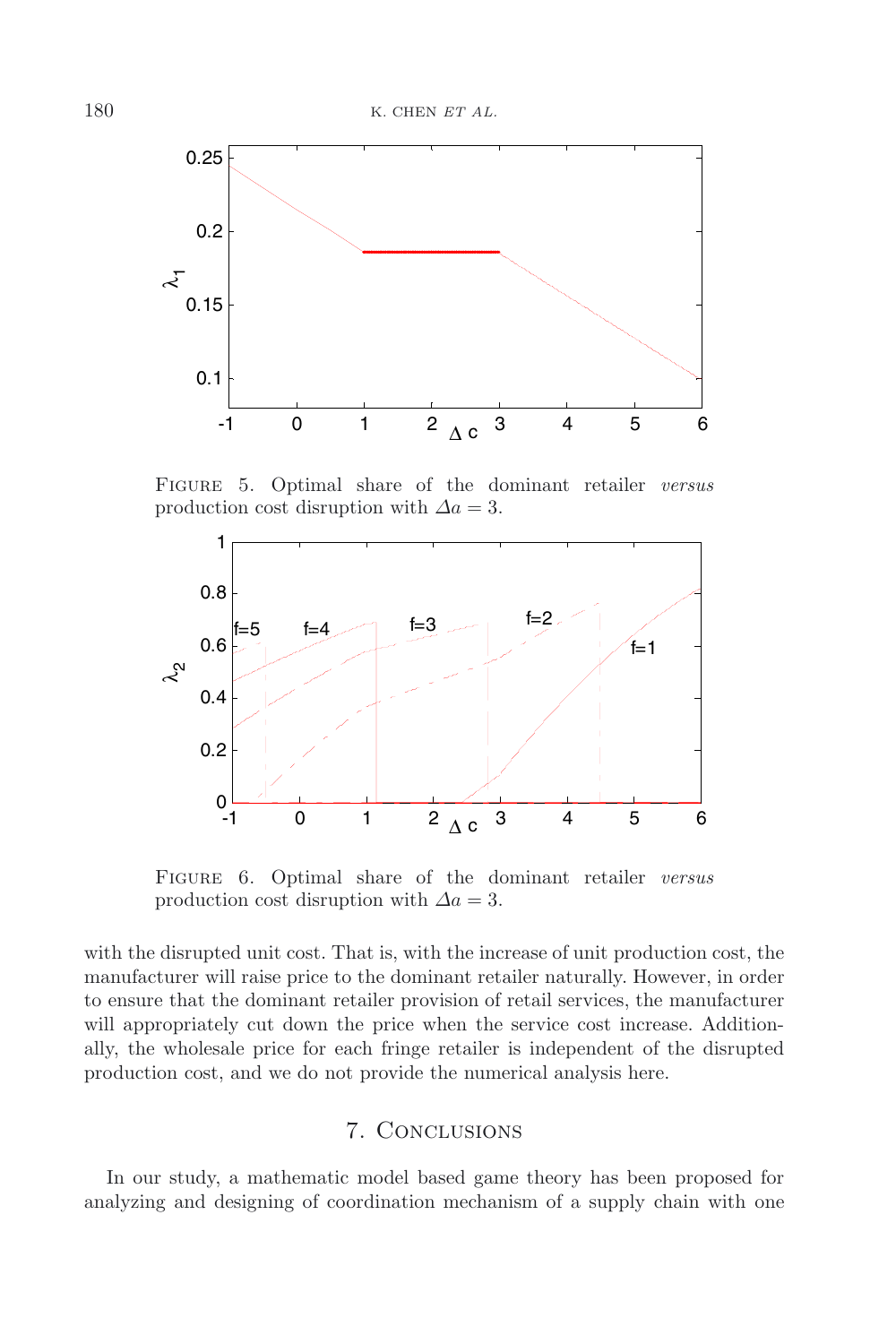<span id="page-22-0"></span>

Figure 7. The wholesale price for the dominant retailer *versus* production cost disruption with  $\Delta a = 3$ .

dominant retailer. Differing from current literatures on the term of 'dominant', the dominant retailer in our paper does not have priority for action, but has market power in the retail market. We also assume that only the dominant retailer can provide the demand-stimulating service. This paper investigates how to design the mechanism to coordinate such a supply chain. Furthermore, we also consider the form of coordination mechanism for such a supply chain with disruptions from both demand side and production cost side, and investigate how the demandstimulating service affects the decision of dominant retailer and how to design the coordination mechanism by addition of the demand-stimulating service even if both demand and production cost are disrupted.

We show that with the nonlinear Grove wholesale price scheme, the centralized optimal supply-chain profit could be achieved under the decentralized decision. We find that the coordinated nonlinear Grove wholesale price scheme has the following characteristics. The coordination mechanism induces the retail pricing of dominant retailer to be equal with that of the channel, simultaneously, ensures that fringe retailers are not priced out of the market. The coordination mechanism ensures that the manufacturer uses minimum incentives to induce the dominant retailer to sell its product as well as providing the demand-stimulating service. Additionally, the optimal wholesale price for the dominant retailer is decreasing with the disrupted demand, but increasing with the disrupted production cost, while the wholesale price for each fringe retailer is independent of disrupted production cost. Additionally, the share of dominant retailer and the subsidy rate provided by the manufacturer are unity of opposites.

There are several directions that this research could continue. For examples, (i) we can relax some assumptions such that there are several dominant retailers who compete in price or service, and investigate how to coordinate such a supply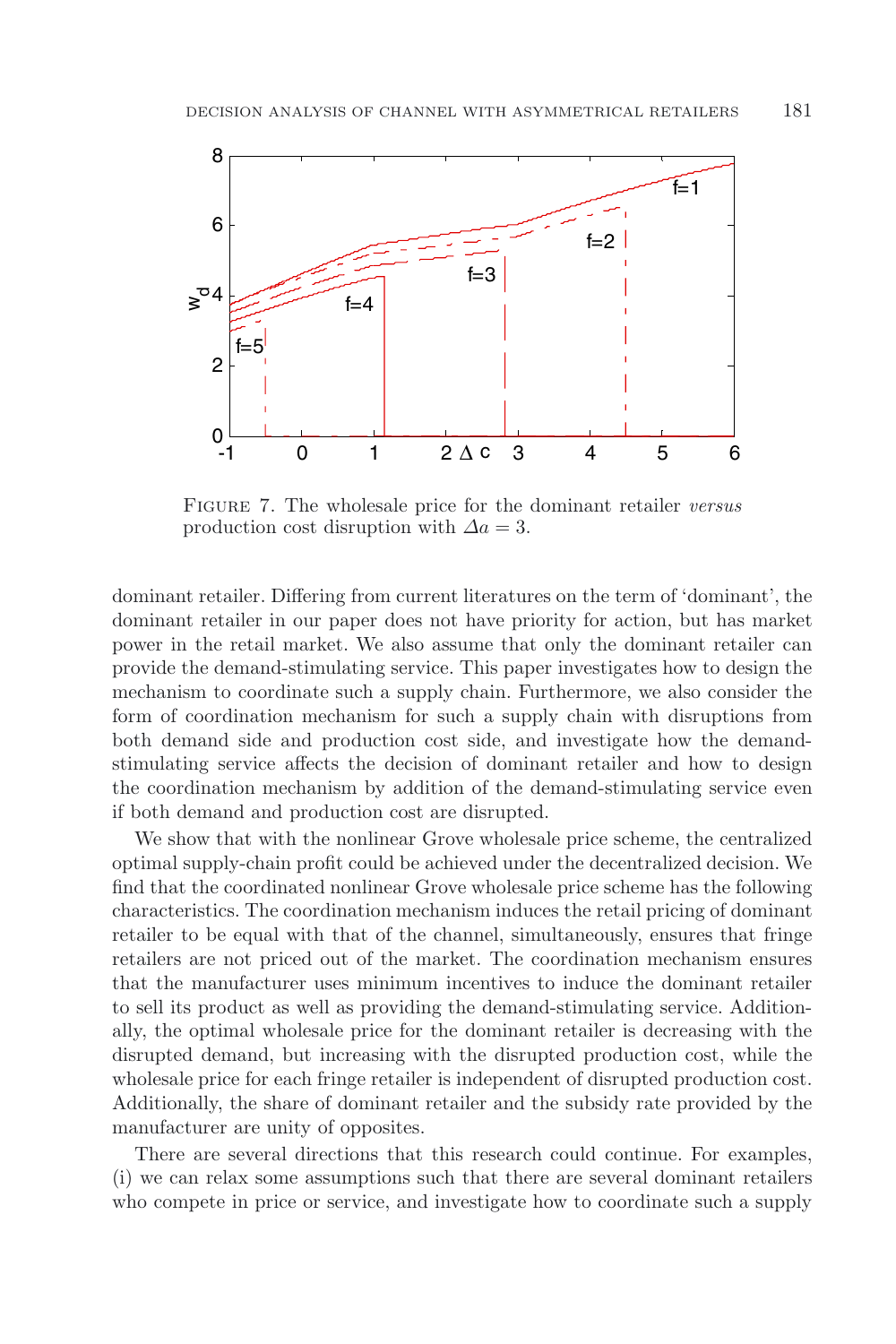chain by the nonlinear Grove wholesale price. (ii) Since we assume that the demand scale is exogenously given, the second direct extension of the paper will be the case for the uncertain demand scale. (iii) We assume that the disruption information is complete between the manufacturer and the dominant retailer, and one can also study our game model with asymmetric disruption information and study how to design an incentive mechanism revealing private information.

*Acknowledgements.* The authors thank the anonymous referees and an editor for their numerous constructive comments and encouragement in developing the paper. This work was supported by the Fundamental Research Funds for the Central Universities (NZ2012311).

## Appendix A

*Proof of Theorem 4.1.*

**Part (i).** Since the dominant retailer's objective function is aligned with the channel's, his profit is  $\pi_d = \lambda_1(a-bp+s_f)(p-c)-(1-\lambda_2)f$ , and then it follows that the optimal retail price is  $p^*$ , and the channel demand is  $q_T^*$ . Thus, the supply chain with one dominant retailer can be coordinated, and the profit of the dominant retailer is obviously increasing with  $\lambda_1$  linearly.

**Part (ii).** The profit of each fringe retailer can be denoted as follows:

$$
\pi_r = [p^* - w(q_r^*, s_f)]q_r^* = \left\{ p^* - \left(1 - \frac{\lambda_1}{\gamma}\right) \left[ \frac{a + s_f}{b} - \frac{(1 - \gamma)}{Nb\gamma}(a + s_f - bp^*) \right] \right\} q_r^*,
$$

which is increasing with  $\lambda_1$  linearly since  $p^* > c$  is require to ensure there is non-negative unit profit in the channel.

**Part (iii).** In order to ensure all the retailers obtain nonnegative profits, the manufacturer will choose a proper  $\lambda$  to achieve it. Obviously, either the dominant retailer or each fringe retailer obtains the reservation utility. If the dominant retailer gains zero profit, each fringe retailer will obtain a negative profit. Thus, we let

$$
w(q_r, \gamma | \lambda_1, \lambda_2) = \left(1 - \frac{\lambda_1}{\gamma}\right) \left(\frac{a + s_f}{b} - \frac{q_r}{b\gamma}\right) = p^*,
$$

and then we can obtain  $\lambda_1^* = \gamma \frac{(N\gamma + \gamma - 1)(a - bc + s_f)}{(2N\gamma + \gamma - 1)(a + s_f) + bc(1 - \gamma)}$ . The difference between the dominant retailer's maximal profit when the service is provided and that when it is not is given by

$$
\pi_d^* - \pi_{d,n}^* = \lambda_1^* \frac{s_f[s_f + 2(a - bc)]}{4b} - (1 - \lambda_2)f.
$$

When  $0 \lt f \leq \lambda_1^* \frac{s_f[s_f+2(a-bc)]}{4b}$ , the manufacturer may not provide the subsidy to the retailer since the service cost is less than the revenue obtained by the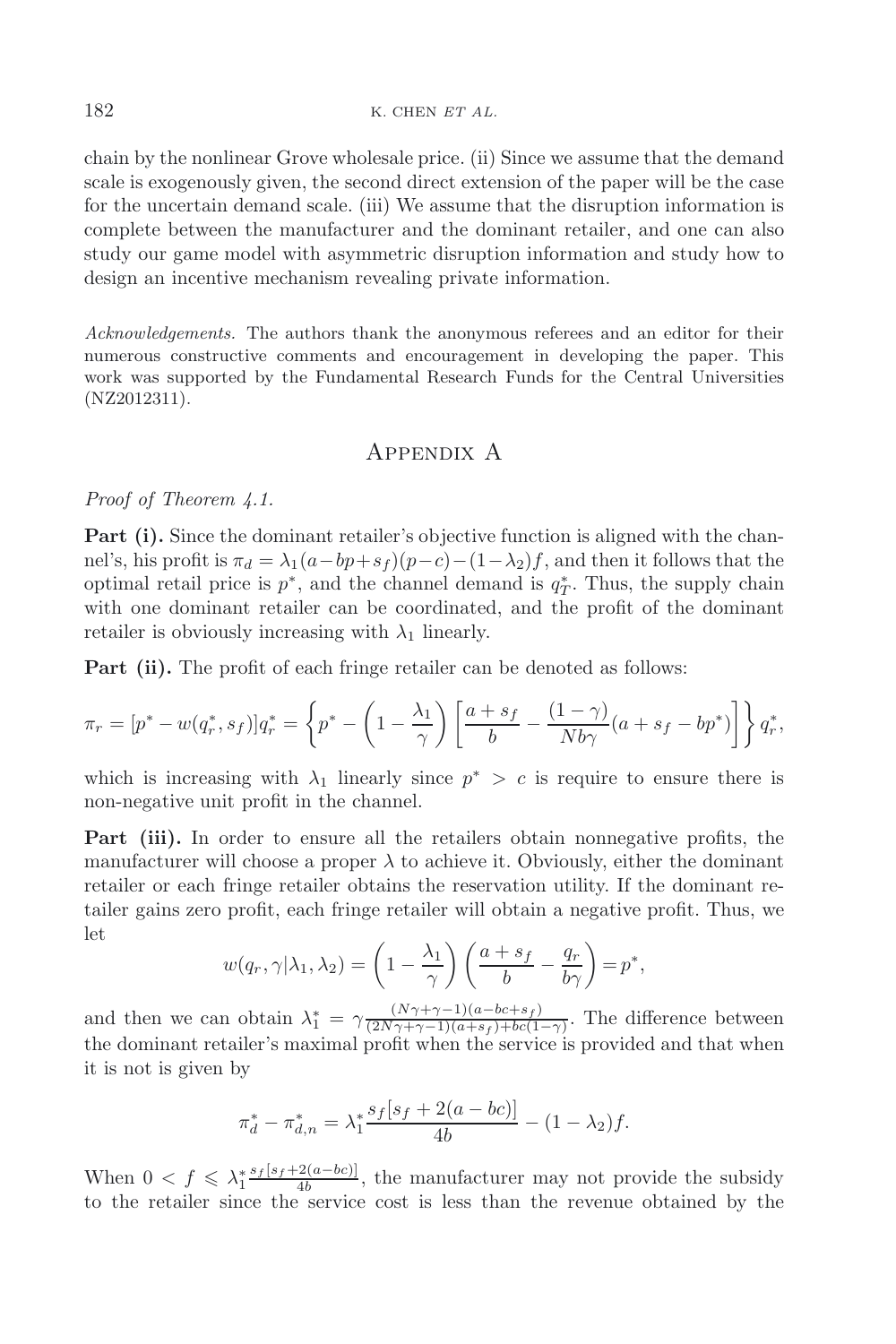dominant retailer. And when  $f > \lambda_1^* \frac{s_f[s_f + 2(a - bc)]}{4b}$ , in order to ensure that the profit of the dominant retailer is nonnegative, the manufacturer should provide a certain subside to the retailer. Therefore, we can obtain the optimal subsidy rate provided by the manufacturer to the dominant retailer, which can be denoted as following:

$$
\lambda_2^* = \begin{cases} 0 & 0 \leqslant f \leqslant \lambda_1^* \frac{s_f[s_f + 2(a - bc)]}{4b} \\ 1 - \lambda_1^* \frac{s_f[s_f + 2(a - bc)]}{4bf} & \lambda_1^* \frac{s_f[s_f + 2(a - bc)]}{4b} \leqslant f \leqslant f_0. \end{cases}
$$

**Part (iv).** Performing some algebraic manipulation, we can find both  $\lambda_1^*$  and  $\lambda_2^*$ is increasing with  $\gamma$ , obviously.

*Proof of Theorem 5.4.* Since we assume that the fringe retailers will not receive a lump sum compensation cost and simply pay a variable fee per unit  $\tilde{w}(\tilde{q}, s_f | \lambda)$ without the second part because they do not provide service. Additionally, the manufacturer's wholesales price schedule must ensure that the fringe retailers are not priced out of the market and that the manufacturer uses minimum incentives to induce the dominant retailer to service its product. Therefore, the wholesale price for each symmetrical fringe retailer should satisfy the following

$$
w(\tilde{q}_{r,\,case1}^*) = \left(1 - \frac{\tilde{\lambda}}{\gamma}\right) \left[\frac{\tilde{a} + s_f}{b} - \frac{(1 - \gamma)}{Nb\gamma}(\tilde{a} + s_f - b\tilde{p}_{case1}^*)\right] = \tilde{p}_{case1}^*.
$$

Solving the above equations, we can obtain that

$$
\tilde{\lambda}_{1,\text{case }1}^* = \gamma \frac{(N\gamma + \gamma - 1)(\tilde{a} + s_f - bc_u - b\tilde{c})}{(2N\gamma + \gamma - 1)(\tilde{a} + s_f) + (1 - \gamma)(bc_u + b\tilde{c})}.
$$

When the service is provided, we let the profit of the dominant retailer's maximal profit be

$$
\tilde{\pi}_d = \tilde{\lambda}_{1,\text{case 1}}^*[(\tilde{a} - b\tilde{p} + s)(\tilde{p} - \tilde{c}) - c_u(\tilde{a} - b\tilde{p} + s_f - q^*_T)^+] - (1 - \tilde{\lambda}_2)f,
$$

with

$$
\tilde{p} = \frac{a + \Delta a + s_f + bc + b\Delta c + bc_u}{2b}.
$$

When the service is not provided, we let the profit of dominant retailer's maximal profit be

$$
\tilde{\pi}_{d,n} = \tilde{\lambda}_{1,\mathrm{case 1}}^*[(\tilde{a} - b\tilde{p})(\tilde{p} - \tilde{c}) - c_u(\tilde{a} - b\tilde{p} - q_{T,n}^*)^+],
$$

with

$$
\tilde{p} = \frac{a + \Delta a + bc + b\Delta c + bc_u}{2b}.
$$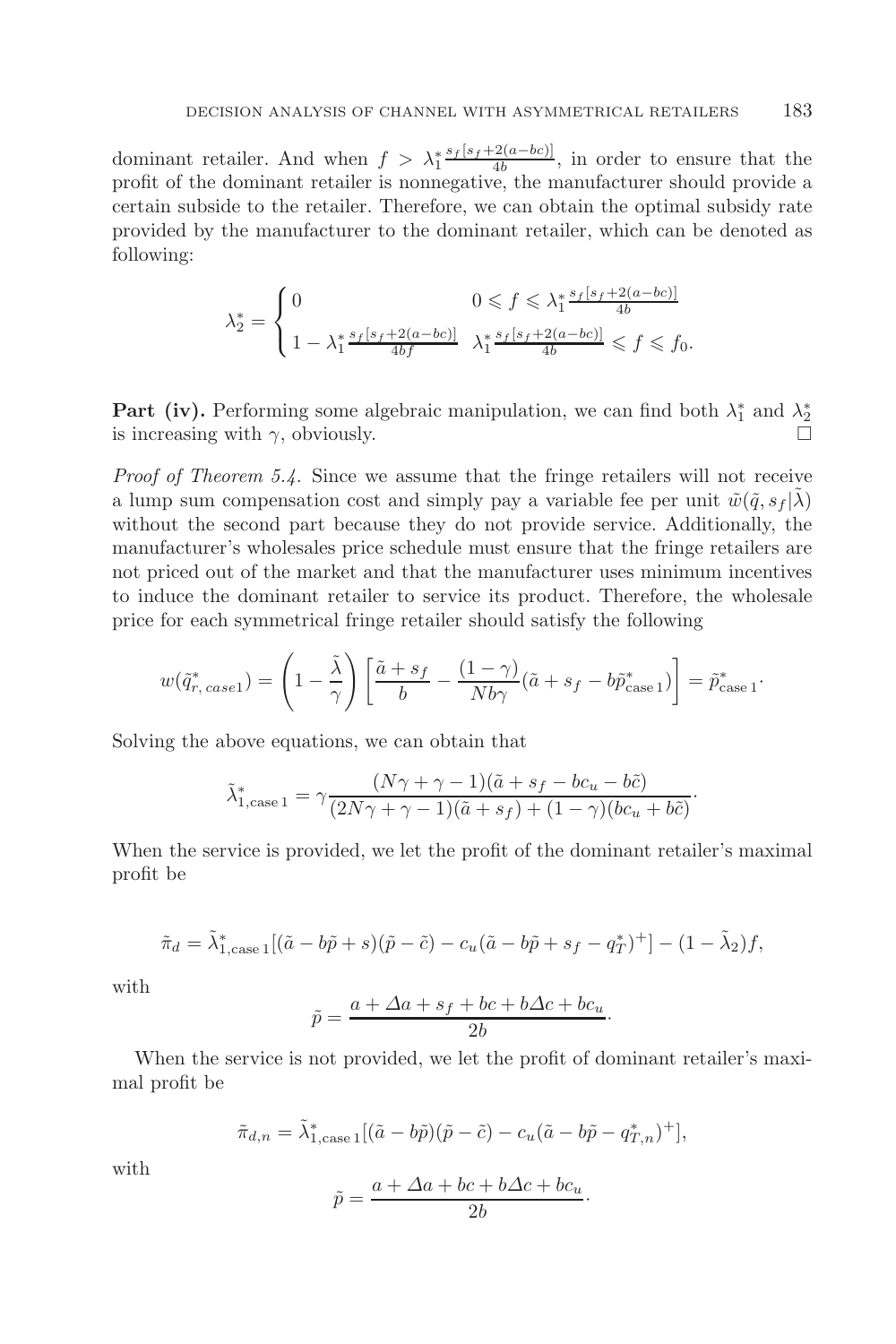Performing some algebraic manipulation, we have the difference between the dominant retailer's maximal profits when the service is provided and that when it is not, which can be denoted as following.

$$
\pi_d^* - \pi_{d,n}^* = \tilde{\lambda}_{1,\text{case 1}}^* \frac{s_f[s_f + 2(\tilde{a} - b\tilde{c})]}{4b} - (1 - \lambda_2)f.
$$

When  $0 < f \leq \tilde{\lambda}_{1,\text{case}}^* \frac{s_f[s_f+2(\tilde{a}-b\tilde{c})]}{4b}$ , the manufacturer may not provide the subsidy to the retailer since the service cost is less than the revenue obtained by the dominant retailer. And when  $f > \tilde{\lambda}_{1,\text{case 1}}^* \frac{s_f[s_f+2(\tilde{a}-b\tilde{c})]}{4b}$ , in order to ensure that the profit of the dominant retailer is nonnegative, the manufacturer should provide a certain subside to the retailer. Therefore, we can obtain the optimal subsidy rate provided by the manufacturer to the dominant retailer, which can be denoted as following:

$$
\tilde{\lambda}_{2,\text{case 1}}^* = \begin{cases} 0 & 0 \leqslant f \leqslant \tilde{\lambda}_{1,\text{case 1}}^* \frac{s_f[s_f + 2(\tilde{a} - b\tilde{c})]}{4b} \\ 1 - \tilde{\lambda}_{1,\text{case 1}}^* \frac{s_f[s_f + 2(\tilde{a} - b\tilde{c})]}{4bf} & \tilde{\lambda}_{1,\text{case 1}}^* \frac{s_f[s_f + 2(\tilde{a} - b\tilde{c})]}{4b} < f \leqslant \tilde{f}_0. \end{cases}
$$

*Proof of Proposition 5.5.* The proof is obvious, here omitted.  $\Box$ 

*Proof of Proposition 5.6.* For case 2, the wholesale price for each symmetrical fringe retailer should satisfy the following

$$
w(\tilde{q}_{r,\,\text{case2}}^*) = \left(1 - \frac{\tilde{\lambda}}{\gamma}\right) \left[\frac{\tilde{a} + s_f}{b} - \frac{(1 - \gamma)}{Nb\gamma}(\tilde{a} + s_f - b\tilde{p}_{\text{case2}}^*)\right] = \tilde{p}_{\text{case2}}^*.
$$

Therefore, we can obtain the optimal share of the dominant retailer as following

$$
\tilde{\lambda}_{1,\text{case }2}^* = \gamma \frac{(N\gamma + \gamma - 1)(a + s_f - bc)}{(2N\gamma + \gamma - 1)(a + s_f) + 2\Delta a N\gamma + (1 - \gamma)bc}.
$$

When the service is provided, we let the profit of the dominant retailer's maximal profit be

$$
\tilde{\pi}_d = \tilde{\lambda}_{1,\text{case }2}^*[(\tilde{a} - b\tilde{p} + s_f)(\tilde{p} - \tilde{c})] - (1 - \tilde{\lambda}_2)f
$$

with

$$
\tilde{p} = (\tilde{a} + \Delta a + s_f + bc)/(2b).
$$

When the service is not provided, we let the profit of the dominant retailer's maximal profit be  $\tilde{\pi}_{d,n} = \tilde{\lambda}_{1,\text{case 2}}^*[(\tilde{a} - b\tilde{p})(\tilde{p} - \tilde{c})]$  with  $\tilde{p} = (\tilde{a} + \Delta a + bc)/(2b)$ .

The difference between the dominant retailer's maximal profit when the service is provided and that when it is not is given by

$$
\pi_d^* - \pi_{d,n}^* = \tilde{\lambda}_{1,\text{case}}^* \frac{s_f[s_f + 2(\tilde{a} - b\tilde{c})]}{4b} - (1 - \lambda_2)f.
$$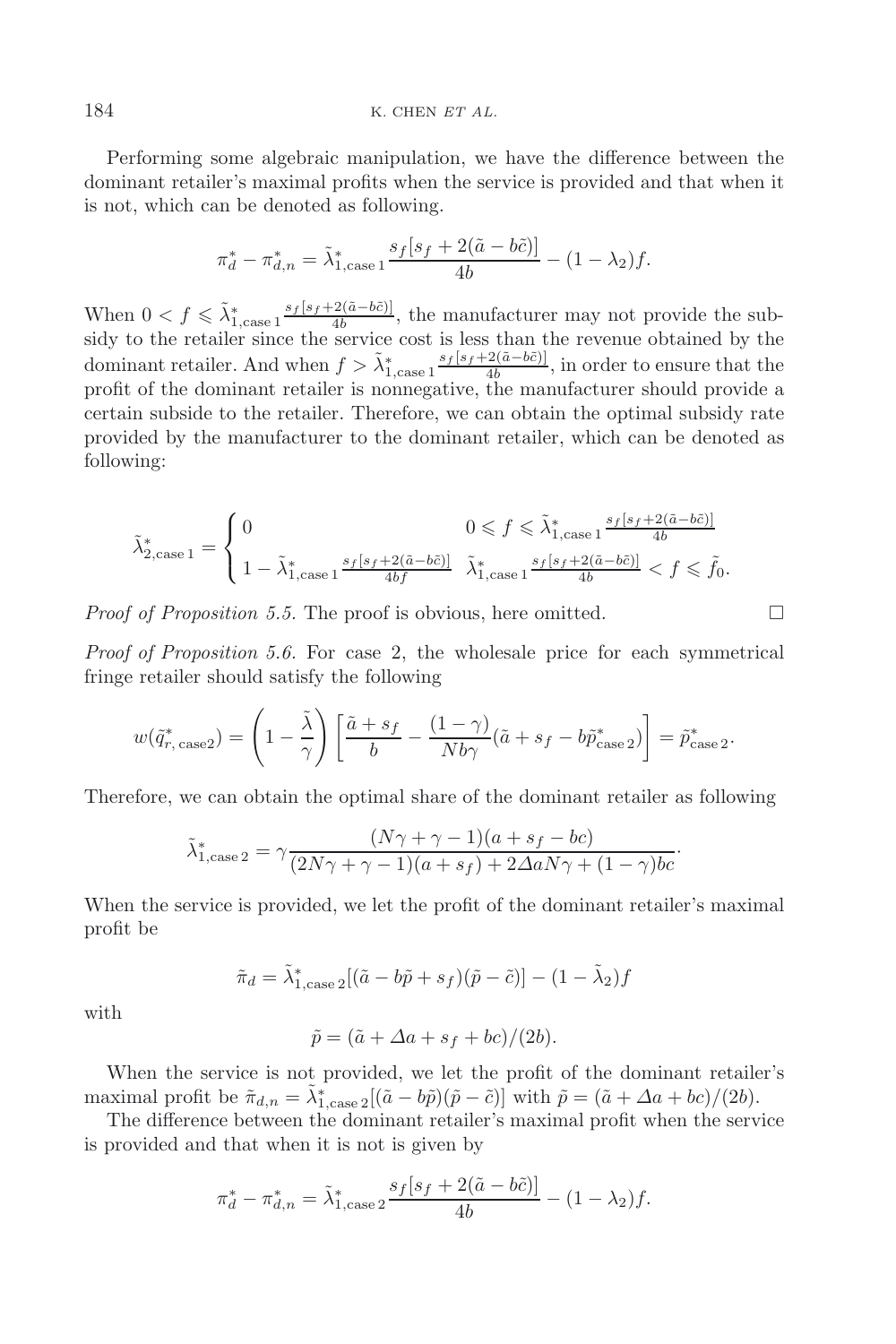Therefore, we have the following subsidy rate.

$$
\tilde{\lambda}_{2,\text{case }2}^* = \begin{cases} 0 & 0 \leqslant f \leqslant \tilde{\lambda}_{1,\text{case }2}^* \frac{s_f[s_f+2(\tilde{a}-b\tilde{c})]}{4b} \\ 1-\tilde{\lambda}_{1,\text{case }2}^* \frac{s_f[s_f+2(\tilde{a}-b\tilde{c})]}{4bf} & \tilde{\lambda}_{1,\text{case }2}^* \frac{s_f[s_f+2(\tilde{a}-b\tilde{c})]}{4b} < f \leqslant \tilde{f}_0. \end{cases} \square
$$

*Proof of Theorem 5.8.* Under case 3, the wholesale price for each symmetrical fringe retailer should satisfy the following

$$
w(\tilde{q}_{r,\,\text{case }3}^*) = \left(1 - \frac{\tilde{\lambda}}{\gamma}\right) \left[\frac{\tilde{a} + s_f}{b} - \frac{(1 - \gamma)}{Nb\gamma}(\tilde{a} + s_f - b\tilde{p}_{\text{case }3}^*)\right] = \tilde{p}_{\text{case }3}^*.
$$

Solving the above equations, we can obtain that

$$
\tilde{\lambda}_{1,\text{case }3}^* = \gamma \frac{(N\gamma + \gamma - 1)(\tilde{a} + s - b\tilde{c} + bc_s)}{(2N\gamma + \gamma - 1)(\tilde{a} + s) + (1 - \gamma)(b\tilde{c} - bc_s)}.
$$

The difference between the dominant retailer's maximal profit when the service is provided and that when it is not is given as  $\pi_d^* - \pi_{d,n}^* = \hat{\lambda}_{1,\text{case}}^*$  and  $\frac{s[s+2(\tilde{a}-b\tilde{c})]}{4b} - (1-\tilde{a})$  $\lambda_2$ ) f.

Therefore, we can obtain the optimal subsidy rate provided by the manufacturer to the dominant retailer, which can be denoted as following:

$$
\tilde{\lambda}_{2,\text{case }3}^* = \begin{cases} 0 & 0 \leqslant f \leqslant \tilde{\lambda}_{1,\text{case }3}^* \frac{s[s+2(\tilde{a}-b\tilde{c})]}{4b} \\ 1 - \tilde{\lambda}_{1,\text{case }3}^* \frac{s[s+2(\tilde{a}-b\tilde{c})]}{4bf} \tilde{\lambda}_{1,\text{case }3}^* \frac{s[s+2(\tilde{a}-b\tilde{c})]}{4b} < f \leqslant \tilde{f}_0. \end{cases} \square
$$

*Proofs of Proposition 5.9* is obvious, here omitted.

*Proof of Proposition 5.10.* Here, we only give the proof the inequality denoted as  $\tilde{\lambda}_{1,\text{case2}}^* < \gamma.$ 

 $\tilde{\lambda}_{1,\text{case2}}^* < \gamma$  is equal with the inequality denoted as  $(N\gamma + \gamma - 1)(a + s_f - bc)$  $(2N\gamma+\gamma-1)(a+s_f)+2\Delta aN\gamma+(1-\gamma)bc$ . It can be changed into  $a+s_f+bc+2\Delta a$ 0, which can be satisfied by  $\tilde{a} > 0$  and Assumption 5.1.

## **REFERENCES**

- <span id="page-26-0"></span>[1] D. Aussadavut, F. Ming, J. Apurva and M. Kamran, A supply chain model with direct and retail channels. *Eur. J. Oper. Res.* **187** (2008) 691–718.
- <span id="page-26-3"></span>[2] M. Bergen and G. John, Understanding cooperative advertising participation rates in conventional channels. *J. Mark. Res.* **35** (1997) 357–369.
- <span id="page-26-2"></span>[3] F. Bernstein and A. Federgruen, Pricing and replenishment strategies in a distribution system with competing retailers. *Oper. Res.* **51** (2003) 409–426.
- <span id="page-26-1"></span>[4] T. Boyaci and G. Gallego, Coordinating pricing and inventory replenishment policies for one wholesaler and one or more geographically dispersed retailers. *Int. J. Prod. Econ.* **77** (2002) 95–111.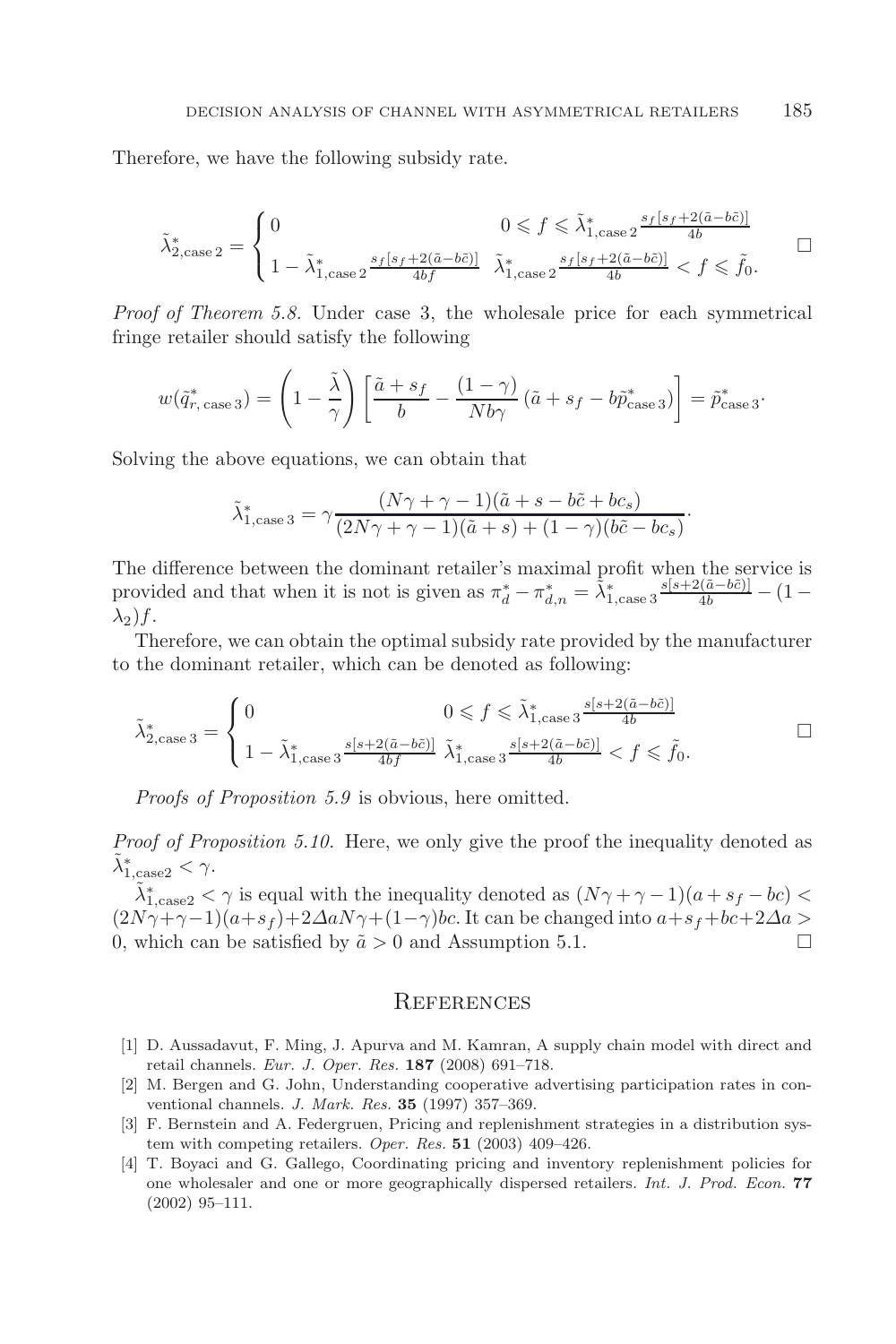#### 186 K. CHEN *ET AL.*

- <span id="page-27-2"></span>[5] G.P. Cachon, Supply chain coordination with contracts, in *Handbook in operation research and management science: supply chain management*, edited by S. Graves and T. de Kok. North-Holland (2003).
- <span id="page-27-7"></span>[6] G.P. Cachon and M.A. Lariviere, Supply chain coordination with revenue sharing contracts: Strengths and limitations. *Manage. Sci.* **51** (2005) 30–44.
- <span id="page-27-1"></span>[7] J. Causen, J. Hansen and J. Larsen, Disruption management. *OR/MS Today* **28** (2001) 40–43.
- <span id="page-27-23"></span>[8] M. Celikbas, J.G. Shanthikumar and J.M. Swaminathan, Coordinating production quantities and demand forecasts through penalty schemes. *IIE Trans.* **31** (1999) 851–864.
- <span id="page-27-8"></span>[9] F. Chen, Coordination mechanisms for a distribution system with one supplier and multiple retailers. *Manage. Sci.* **47** (2001) 698–708.
- <span id="page-27-11"></span>[10] T.H. Chen, Coordinating the ordering and advertising policies for a single-period commodity in a two-level supply chain. *Comput. Ind. Eng.* **61** (2011) 1268–1274.
- <span id="page-27-4"></span>[11] J. Chen and P.C. Bell, Coordinating a decentralized supply chain with customer returns and price-dependent stochastic demand using a buyback policy. *Eur. J. Oper. Res.* **212** (2011) 293–300.
- <span id="page-27-18"></span>[12] K.B. Chen and T.J. Xiao, Demand disruption and coordination of the supply chain with a dominant retailer. *Eur. J. Oper. Res.* **197** (2009) 225–234.
- <span id="page-27-5"></span>[13] K.B. Chen and T.J. Xiao, Ordering policy and coordination of a supply chain with twoperiod demand uncertainty. *Eur. J. Oper. Res.* **215** (2011) 347–357.
- <span id="page-27-12"></span>[14] P.K. Chintagunta, Investigating the sensitivity of equilibrium profits to advertising dynamics and competitive effects. *Manage. Sci.* **39** (1993) 1146–1162.
- <span id="page-27-19"></span>[15] J. Clausen, J. Hansen and J. Larsen, Disruption management. *OR/MS Today* **28** (2001) 40–43.
- <span id="page-27-16"></span>[16] A.J. Dukes, E. Gal-Or and K. Srinivasan, Channel bargaining with retailer asymmetry. *J. Mark. Res.* **43** (2006) 84–97.
- <span id="page-27-20"></span>[17] L.T. Friesz, I. Lee and C.-C. Lin, Competition and disruption in a dynamic urban supply chain. *Transp. Res. Part B* **45** (2011) 1212–1231.
- <span id="page-27-22"></span><span id="page-27-3"></span>[18] T. Groves and M. Loeb, Incentives in a divisionalized firm. *Manage. Sci.* **25** (1979) 221–230.
- [19] H. Gurnani and Y. Gerchak, Coordination in decentralized assembly systems with uncertain component yields. *Eur. J. Oper. Res.* **176** (2007) 1559–1576.
- <span id="page-27-13"></span>[20] X. He, A. Prasad and S. Sethi, Cooperative advertising and pricing in a dynamic stochastic supply chain: Feedback Stackelberg strategies. *Prod. Oper. Manag.* **18** (2009) 78–94.
- <span id="page-27-9"></span>[21] Z.M. Huang, S.X. Li and V. Mahajan, An analysis of manufacturer-retailer supply chain coordination in cooperative advertising. *Decis. Sci.* **33** (2002) 469–96.
- <span id="page-27-21"></span>[22] S. Huang, C. Yang and X. Zhang, Pricing and production decisions in dual-channel supply chains with demand disruptions. *Comput. Ind. Eng.* **62** (2012) 70–83.
- <span id="page-27-14"></span>[23] S. Jorgensen, S.P. Sigue and G. Zaccour, Dynamic cooperative advertising in a channel. *J. Retail.* **76** (2000) 71–92.
- [24] S. Karray and G. Zaccour, Could co op advertising be a manufacturer's counterstrategy to store brands? *J. Bus. Res.* **59** (2006) 1008–1015.
- <span id="page-27-15"></span>[25] S. Karray and G. Zaccour, Effectiveness of coop advertising programs in competitive distribution channels. *International Game Theory Review* **9** (2007) 151–167.
- <span id="page-27-0"></span>[26] P.R. Kleindorfer, J.C. Belke, M.R. Elliot, K. Lee, R.A. Lowe and H. Feldman, accident epidemiology and the U.S. chemical industry: accident history and worst-case data from RMP\*Info. *Risk Anal.* **23** (2003) 865–881.
- <span id="page-27-6"></span>[27] M.A. Lariviere, Supply chain contracting and coordination with stochastic demand, in *Quantitative models for supply chain management*, edited by S. Tayur, R. Ganeshan and M. Magazine. Kluwer Academic Publishers, Boston, MA (1999) 233–268.
- <span id="page-27-17"></span>[28] A.H.L. Lau, H.S. Lau and J.C. Wang, How a dominant retailer might design a purchase contract for a newsvendor-type product with price-sensitive demand. *Eur. J. Oper. Res.* **190** (2008) 443–458.
- <span id="page-27-10"></span>[29] Y. Li, X.J. Xu and F. Ye, Supply chain coordination model with controllable lead time and service level constraint. *Comput. Ind. Eng.* **61** (2011) 858–864.